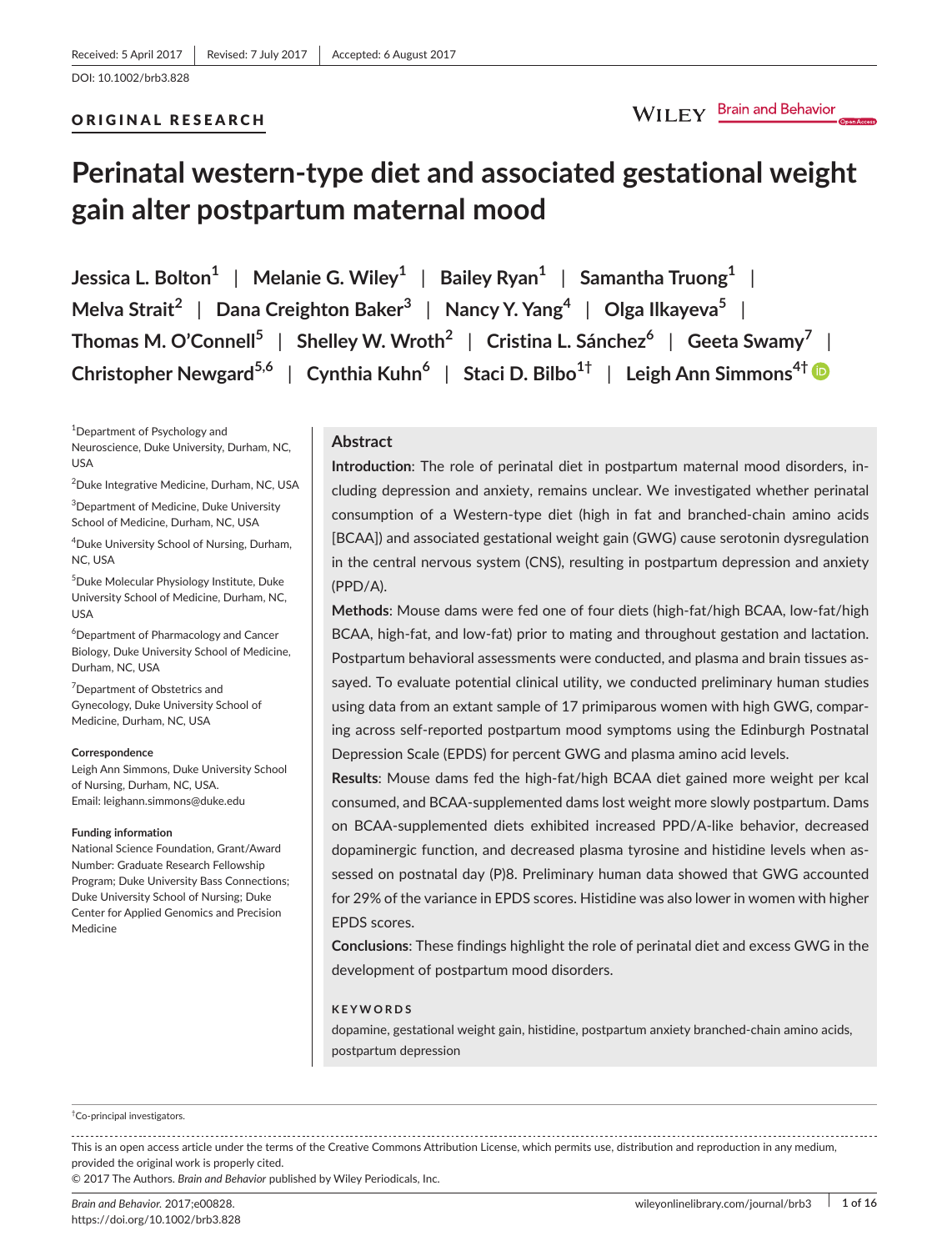## **1** | **INTRODUCTION**

Postpartum depression and anxiety (PPD/A) are serious and highly prevalent complications of pregnancy. Data show that upward of 20% of parturient women suffer from a postpartum mood disorder with 7.1% of postpartum women experiencing a major depressive disorder, up to 19.2% experiencing any depression within 3 months of childbirth, and 8–12% of postpartum women experiencing an anxiety disorder, including generalized anxiety and obsessive-compulsive disorder (Fairbrother, Janssen, Antony, Tucker, & Young, 2016; Gavin et al., 2005). Despite the many well-documented negative effects of PPD/A on both maternal (Eaton, Armenian, Gallo, Pratt, & Ford, 1996; Joynt, Whellan, & O'Connor, 2003; Musselman, Evans, & Nemeroff, 1998; Norhayati, Hazlina, Asrenee, & Emilin, 2015; O'Hara & McCabe, 2013; Paul, Downs, Schaefer, Beiler, & Weisman, 2013; Yim, Tanner Stapleton, Guardino, Hahn-Holbrook, & Dunkel Schetter, 2015) and child (Ashman, Dawson, & Panagiotides, 2008; Dawson et al., 2003; Elgar, McGrath, Waschbusch, Stewart, & Curtis, 2004; Glasheen, Richardson, & Fabio, 2010; Goodman & Brand, 2008; Goodman & Tully, 2007; Lundy & Field Jeffrey, 1996; Marchand & Hock, 1998; Stein et al., 2014; Zahn-Waxler, Iannotti, Cummings, & Denham, 1990) health, the biological and psychosocial mechanisms through which PPD/A develop remain unclear (Deecher, Andree, Sloan, & Schechter, 2008; Pawluski, Lonstein, & Fleming, 2017; Payne, Palmer, & Joffe, 2009; Zonana & Gorman, 2005). Complicating our understanding of these mood disorders is the fact that PPD/A often occur comorbidly, with PPA frequently preceding PPD (Falah-Hassani, Shiri, & Dennis, 2016; Reck et al., 2008), and there is growing consensus that anxiety may be a feature of PPD (Navarro et al., 2007). Preventive psychological and psychosocial interventions have had limited success in reducing the incidence of PPD/A, thus providing few clues about root causes. Mechanistic theories for the etiology of PPD/A also range widely. Studies suggest that PPD may result from: (a) inability of the hypothalamic–pituitary–adrenal (HPA) axis to maintain homeostasis when exposed to challenges like pregnancy and parturition (Jolley, Elmore, Barnard, & Carr, 2007); (b) postpartum hormonal withdrawal from high prenatal levels of progesterone and estrogen (Corwin & Pajer, 2008; Deecher et al., 2008); and (c) immune activation associated with pregnancy and parturition (Maes, Ombelet, Verkerk, Bosmans, & Scharpe, 2001; Maes et al., 2002). Even less is known about the biological etiology of PPA, but research has identified some significant biological correlates of PPA that overlap with PPD, including levels of estrogen, progesterone, adrenal corticosteroids, prolactin, oxytocin, norepinephrine, and serotonin (Lonstein, Maguire, Meinlschmidt, & Neumann, 2014). These diverse findings suggest additional biobehavioral contributors to PPD/A yet to be identified.

One novel area of research that may advance our understanding of women's vulnerability to PPD/A is the effect of perinatal diet on the generation of neurotransmitters that regulate mood. More than one third of pregnant women consume a primarily Western diet, defined as overconsumption of animal protein, refined carbohydrates, and fatty foods (Englund-Ogge et al., 2014). These diets are overabundant in

branched-chain amino acids (BCAA), found mostly in red meats but also in pork, poultry, eggs, and fish. BCAA include leucine (Leu), isoleucine (Ile), and valine (Val), and are three of the nine essential amino acids that must be obtained exogenously via the food supply (Harper, Miller, & Block, 1984). The BCAA are also important during pregnancy and postpartum recovery. These states induce significant metabolic changes, including protein accretion, that are designed to synthesize new maternal and fetal tissues, ensure the fetus receives a continuous supply of nutrients despite intermittent maternal food intake, and support lactation after birth (Kalhan, 2000; Kalhan & Parimi, 2006; Kalhan, Rossi, Gruca, Super, & Savin, 1998). During healthy pregnancy there is a downregulation of the rate of BCAA transamination, especially for leucine, resulting in higher plasma and extracellular fluid levels of BCAA as compared to the nonpregnant state (Jolly et al., 2004; Kalhan and Parimi). When there is excess BCAA consumption as is typical in the Western-type diet, this increases the BCAA load on an already downregulated system, resulting in lower rates of protein turnover and higher whole-body levels of BCAA (Jolly et al., 2004; Kalhan & Parimi, 2006).

We hypothesize that perinatal consumption of a Western diet increases risk for PPD/A by increasing concentrations of plasma BCAA, causing competition for transport of all large neutral amino acids across the blood–brain barrier into the central nervous system (CNS) via the **L**arge neutral **A**mino acid **T**ransporter 1 (LAT-1) (Fernstrom, 2005). This includes transport of BCAA *as well as* the amino acids histidine (HIS), tryptophan (TRP), and tyrosine (TYR), which are precursors to key neurotransmitters implicated in PPD/A (Nutt, 2001; Senkowski, Linden, Zubrägel, Bär, & Gallinat, 2003; Werner & Coveñas, 2010) (i.e., histamine, serotonin, dopamine, and norepinephrine). An increase in one of the large neutral amino acids induces decreased uptake of the others, and vice versa (Fernstrom, 2005). Furthermore, the rate of production of these neurotransmitters depends on the availability of their amino acid precursors (Wurtman & Fernstrom, 1975; Young & Gauthier, 1981).

The primary aim of this study was to use a mouse model to investigate the hypothesis that perinatal consumption of a diet high in fat and BCAA, as in a Western-type diet, and associated gestational weight gain (GWG) cause serotonin dysregulation in the CNS resulting in postpartum depressive-like and anxiety-like behavior. The secondary aim was to determine whether we could establish preliminary clinical evidence in a small cohort of mothers for the relationships among diet, GWG, BCAA concentrations, and postpartum mood identified in the animal studies. This work is clinically relevant because diet is a modifiable behavior that is safe to manipulate during pregnancy when based on principles of sound nutrition.

## **2** | **MATERIALS AND METHODS**

## **2.1** | **Animal studies**

#### **2.1.1** | **Animals**

All procedures were approved by the Duke University Institutional Animal Care and Use Committee. Juvenile (P28) female C57BL/6 mice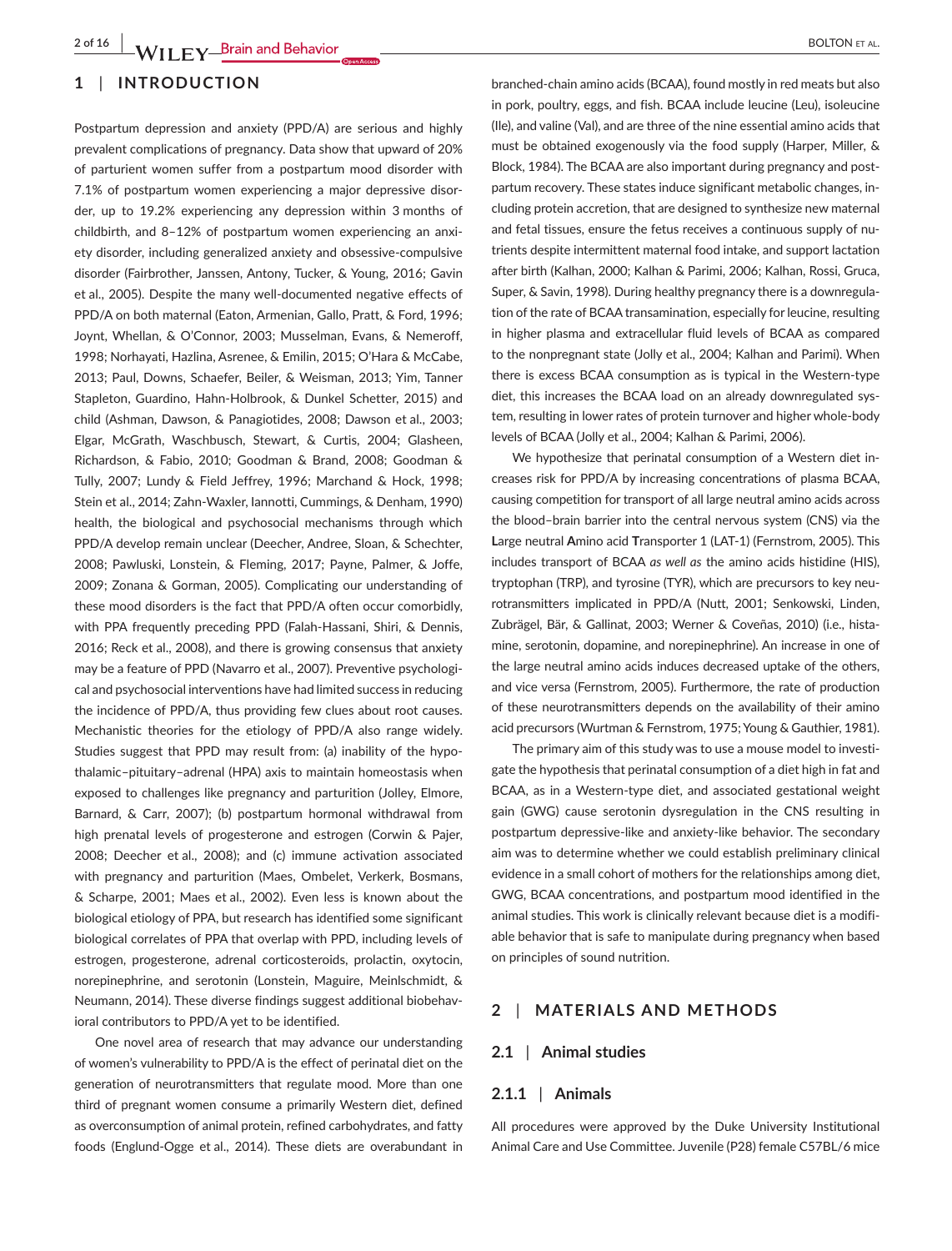were obtained from Charles River Laboratories (Raleigh, NC) in three separate cohorts (*n* = 189) and housed in individually ventilated cages with ad libitum access to food (PicoLab Mouse Diet 5058, Lab-Diet, Philadelphia, Pennsylvania) and filtered water. Adult breeder males were placed with 2–3 females each for breeding, for a maximum of 3 weeks. The colony was maintained at 22°C on a 12:12-h light-dark cycle (lights on at 7 AM). Sentinel animals were housed in the colony room and screened periodically for the presence of common rodent diseases; all screens were negative.

# **2.1.2** | **Diets**

On P35-P40, females were randomly placed on one of four customized diets (Research Diets, New Brunswick, NJ, USA): a low-fat diet [LFD/Control, comparable to a normal rodent chow diet; 19% of calories from protein, 71% from carbohydrate, and 10% from fat (56:44% soybean oil:lard); cat. no. D07010502; *n* = 35], a high-fat diet [HFD/Control; 20% of calories from protein, 35% from carbohydrate, and 45% from fat (12:88% soybean oil:lard); cat. no. D12451; *n* = 59], a low-fat diet supplemented 150% with leucine, isoleucine, and valine (BCAA) [LFD/BCAA; 23% of calories from protein, 67% from carbohydrate, and 10% from fat (56:44% soybean oil:lard); cat. no. D07010503; *n* = 35], and a high-fat diet supplemented 150% with leucine, isoleucine, and valine [HFD/BCAA; 23% of calories from protein, 34% from carbohydrate, and 43% from fat (12:88% soybean oil:lard); cat. no. D06050807; *n* = 60] (Coppola et al., 2013). The HFD and HFD/BCAA diets provided 4.7 kcal/g; the LFD provided 3.84 kcal/g; and the LFD/BCAA provided 3.85 kcal/g. The complete nutritional profiles of each diet are available online ([http://](http://www.researchdiets.com) [www.researchdiets.com](http://www.researchdiets.com)). Females were weighed prior to diet assignment (baseline weights did not differ significantly by diet group), and every 3 days thereafter until parturition (the final peripartum weight was thus collected between E16 and E18, see Figure 2d). Food intake was measured by weighing the food every 3 days and dividing the change in food weight by the number of females in the cage. After parturition, to minimize disruption when dams were alone with their

litters, maternal weights and food consumption were recorded on P10, P14, P21, and P28.

## **2.1.3** | **Experimental timeline**

Females were fed ad libitum for 6 weeks before breeding and remained on the diets throughout pregnancy and lactation. Dams (*n* = 16–20/diet group) were singly housed once visibly pregnant, and allowed to give birth naturally. All litters were observed and maternal behavior scored three times daily from P2 to P8. On P8, half of dams (*n* = 8–11/diet) underwent behavioral assessments in elevated zero maze (EZM) (Shepherd, Grewal, Fletcher, Bill, & Dourish, 1994), open field test (OFT) (Gould, Dao, & Kovacsics, 2009), and Porsolt forcedswim test (FST) (Castagné, Moser, Roux, & Porsolt, 2011), blood draws, and sacrifice to obtain brain tissue for analysis. For remaining dams (*n* = 8–9/diet), pups were weaned on P28, and immediately afterward dams underwent behavioral assessments, blood draws, and sacrifice for brain tissue analysis (see Figure 1 for timeline schematic). Females not pregnant after 3 weeks with males were tested after 13 weeks on diet (to mirror the time pregnant females remained on diet prior to sacrifice) in EZM, OFT, and FST, and sacrificed to collect blood and brain samples for later analysis (*n* = 6–15/group; pregnancy rates varied nonsignificantly by group).

#### **2.2** | **Behavioral assessments**

#### **2.2.1** | **Maternal care**

Maternal care was assessed on days P2–P8 for 3 hr each day, twice during the light phase (0900–1000, 1500–1600 hr) and once during the dark phase (2100–2200 hr). Raters (*n* = 5) trained by an experienced (Löwe, Kroenke, Herzog, & Gräfe, 2004) coder to >95% reliability and blinded to experimental condition live scored the instantaneous occurrence (frequency) of the following behaviors every 5 min for the duration of the hour: being on the nest, arch-backed nursing, blanket nursing (lying down with little to no arch in the back to nurse pups),



FIGURE 1 Experimental timeline for animal studies. P35-P40 female mice were placed on one of four diets (LFD/Control, HFD/Control, LFD/BCAA, or HFD/BCAA) and fed ad libitum for 6 weeks before the introduction of adult breeder males. Dams (*n* = 16–20/diet group) were singly housed once visibly pregnant, were allowed to give birth naturally, and remained on the diets throughout pregnancy and lactation. All litters were observed and maternal behavior scored three times daily from P2 to P8. Eight days after parturition, half of the dams (*n* = 8–11/ diet group) underwent behavioral assessments in elevated zero maze (EZM), open field test (OFT), and Porsolt forced-swim test (FST), blood draws, and sacrifice to obtain brain tissue for analysis. For the remaining dams (*n* = 8–9/diet group), pups were weaned on P28, and immediately afterward dams underwent behavioral assessments, blood draws, and sacrifice for brain tissue analysis as at P8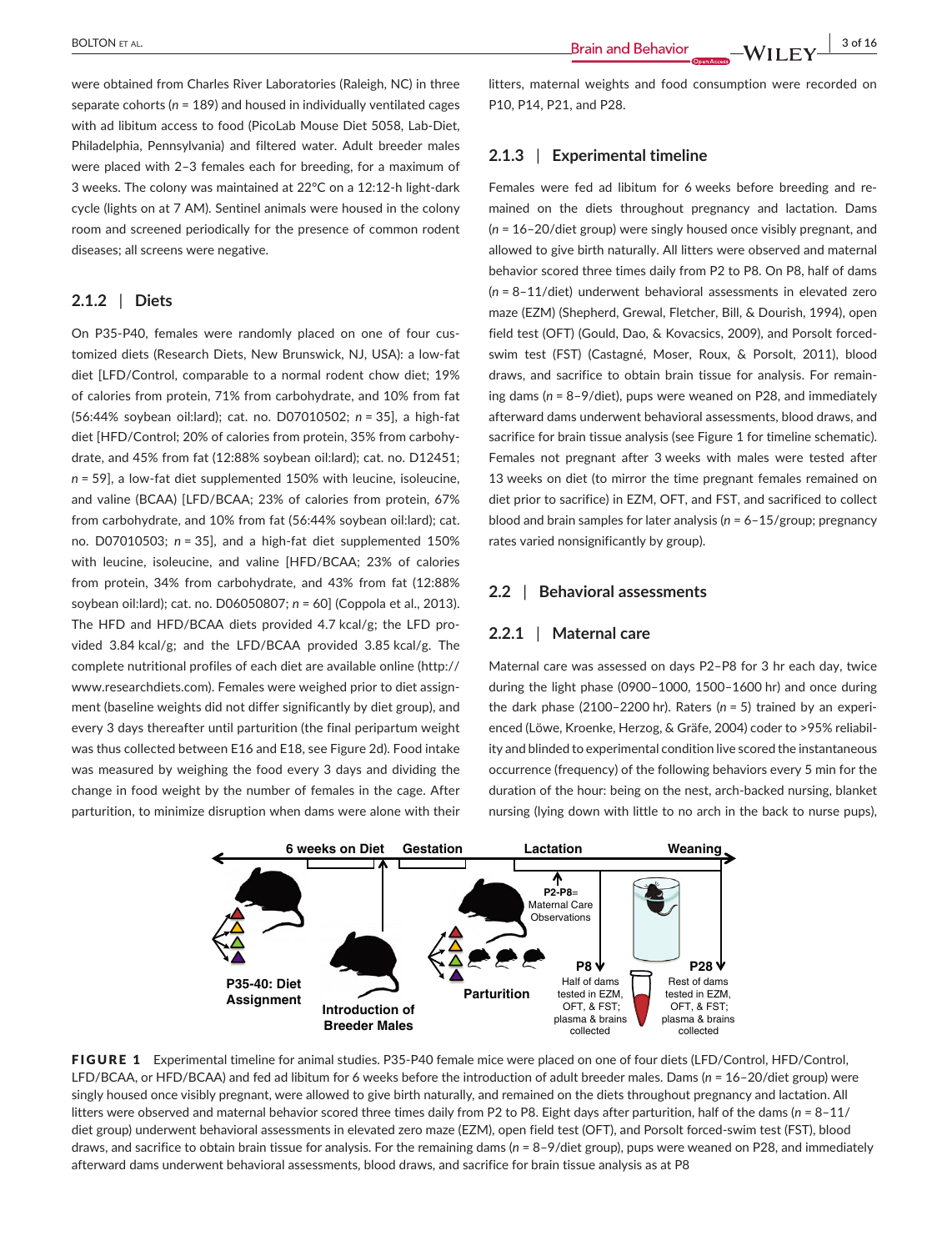**4 of 16 WII FY Brain and Behavior COVER AL.** BOLTON ET AL.

passive nursing (lying on the side to nurse pups), licking and grooming pups, self-grooming, eating, or nest building. For each behavior, the percentage of observations that the dam was performing each of the behaviors during each observation session (number of times observed / 20 total observations per hour × 100) was calculated, averaged over days and other observation sessions in day versus night, and analyzed.

#### **2.2.2** | **Elevated zero maze**

Elevated zero maze is a widely used test for anxiety-like behavior in rodents (Bradburn, Frankel, Baker, & Pergamit, 1991). The maze has an elevated (49.5 cm high) circular lane (4.5 cm wide) divided into four quadrants. Two opposite quadrants are enclosed by walls (15.9 cm high), whereas the remaining two quadrants are left exposed. Each mouse was placed onto the interface between an open and closed arm, and live scored for total time spent in the open arms out of 5 min, as well as number of stretch-attend postures from a closed to open arm. A decrease in time spent in the open arms is indicative of increased anxiety. The maze was cleaned between animals.

## **2.2.3** | **Open field test**

Open field test was used to assess activity levels and anxiety-like behavior (Schauder, Zavelberg, Langer, & Herbertz, 1987). Animals were placed in a square enclosure 40 cm by 45.1 cm with walls 34.9 cm high and allowed to explore freely for 10 min. Total distance traveled, mean speed, and time mobile were used as metrics of overall activity, while time in the surround (the area closest to the walls of the maze, ~50% of total area) and percent of distance traveled in the surround were used to quantify anxiety-like behavior. All behaviors were recorded using ANY-maze video-tracking software (Stoelting Co., Wood Dale, IL, USA).

#### **2.2.4** | **Forced-swim test**

Forced-swim test is a widely used test for depressive-like behaviors in rodents (Castagné et al., 2011) that was selected to preclude the changes to dietary intake inherent with other tests, such as sucrose consumption, and the dangers associated with the tail suspension task in accommodating high body weights due to diet and pregnancy. The apparatus is a Plexiglas cylinder (20.3 cm diameter × 49.5 cm high) filled two third full with 22°C water. Each mouse was lowered into the center of the water-filled cylinder, and then scored for the duration of immobility for 6 min. Immobility was defined as the absence of all swimming, except for the subtle motions required to keep the head above water. In our tests, immobility time was not observed to be dependent on the body weight of the animal. This test is stressful for the animals; therefore, it was conducted last on the day of sacrifice to avoid unwanted behavioral effects in other tests. Animals were sacrificed within 3–5 min of the end of the forced-swim test to minimize the effects of stress on brain neurochemistry.

#### **2.2.5** | **Blood and brain collection**

Blood (100–150 μl) was drawn via the facial maxillary gland using a 5-mm lancet and collected into microcentrifuge tubes containing EDTA. Whole-blood glucose was assessed using a glucometer (TRUE2go; CVS Pharmacy, Inc., Woonsocket, RI, USA). Mice were then anesthetized via ketamine/xylazine (430 mg/kg ketamine; 65 mg/kg xylazine, i.p.), and transcardially perfused with ice-cold saline for 2 min. Whole brains were rapidly extracted and dissected into hippocampus (HIPP; cut into two halves) and prefrontal cortex (PFC), and snap frozen in liquid nitrogen. Blood was centrifuged at 1,200 *g* at 4°C for 10 minutes, and plasma was removed and stored along with brain tissue at −80°C until assayed.

## **2.2.6** | **qRT-PCR**

Total RNA was isolated from half-HIPP using the Protein and RNA Isolation System (PARIS kit; Ambion, Waltham, MA, USA) according to manufacturer's instructions. cDNA was synthesized from 100 ng of RNA using the QuantiTect reverse transcription kit (Qiagen, Inc., Valencia, CA, USA), and quantitative real-time PCR (qRT-PCR) was performed using a QuantiFast SYBR Green PCR kit (Qiagen) on a Mastercycler ep realplex (Eppendorf, Hauppauge, NY, USA) as previously described (Williamson, Sholar, Mistry, Smith, & Bilbo, 2011). Briefly, 1 μl of cDNA was added to 12 μl of master mix containing specific primers for genes of interest. We designed primer pairs for all genes (*Gapdh*, *Htr1a*, *Htr2c*, *Slc6a4*, *Drd1*, and *Drd2*; see Table 1) as previously described (Tai et al., 2010). Designed primers were obtained from Integrated DNA Technologies, Inc. (Coralville, IA, USA). Optimal annealing temperatures for each primer pair were determined by running a temperature gradient, and specificity was verified by melt-curve analysis. For analysis, we determined the threshold cycle (CT) for each reaction and calculated relative gene expression using the 2<sup>−</sup>ΔΔCt method (Livak & Schmittgen, 2001; Rao, Huang, Zhou, & Lin, 2013; Tai et al., 2010), using *Gapdh* as a reference gene.

## **2.2.7** | **High-performance liquid chromatography with electrochemical detection (HPLC-EC)**

Two hundred and fifty microliters of ice-cold standard buffer (0.5 mmol/L sodium metabisulfite, 0.2 N perchloric acid, and 0.5 mmol/L EDTA) was added to thawed half-HIPP or PFC. The tissue was disrupted by sonication until completely homogenized, then centrifuged at 16,000 *g* for 10 min at 4°C. The supernatant was collected and filtered through a 0.45-μm membrane via centrifugation (Durapore PVDF centrifugal filters, Millipore, Billerica, MA, USA), and kept on ice until analysis for the amino acid tryptophan (Trp), norepinephrine (NE), indoleamines (5-HT and 5-HIAA), and dopamine and its respective metabolites (DA, DOPA, and HVA) as previously described (Sánchez, Van Swearingen, Arrant, Kuhn, & Zepf, 2014). Processed samples were separated using a 100  $\times$  4.6 mm Kinetex (C18 5  $\mu$ m 100 Å, Phenomenex)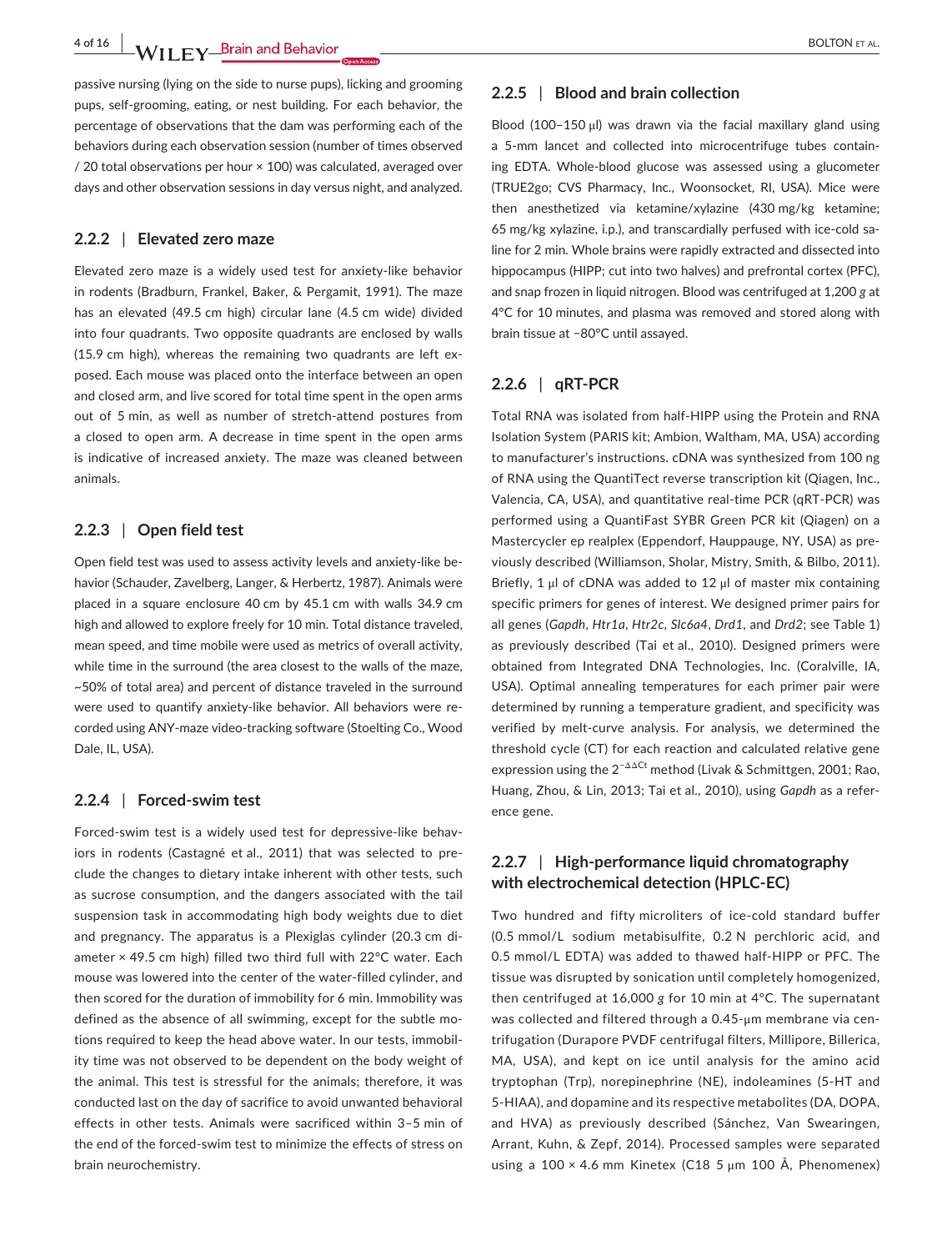TABLE 1 PCR primers obtained from Integrated DNA Technologies, Inc. Optimal annealing temperatures for each primer pair were determined by running a temperature gradient, and specificity was verified by melt-curve analysis

| Gene name        | <b>Forward primer</b><br>sequence | Reverse primer sequence |
|------------------|-----------------------------------|-------------------------|
| Gapdh            | ggtcaccagggctgccattt              | tgggcttcccgttgatgaca    |
| Htr1a            | ctgccgctgatgatgatgatg             | gagtgaacaggaagggtcc     |
| Htr2c            | cgatggtggacgcttgtttc              | gataacgagaatgttgcccc    |
| Slc6a4           | gctgagatgaggaacgaag               | ggcaaagaatgtggatgctg    |
| Drd1             | gagtgattgggggaagtc                | gacaggataagcagggacag    |
| Drd <sub>2</sub> | cctccatcgtctcgttctac              | gagtggtgtcttcaggttgg    |
| Slc6a3           | cttcactgtcatcctcatc               | gtcccaaaggtgtcgttg      |

column on a reverse-phase HPLC system with a BAS LC-4B electrochemical detector with dual 3-mm carbon electrode (MF-1000) and reference electrode (MF-2021) as previously described (Brotman et al., 2008). An external standard curve of all analytes was run each day. Trp quantification was performed using a mobile phase consisting of 8% acetonitrile (v/v), 0.05 mol/L citric acid, 0.05 mol/L  $Na<sub>a</sub>HPO<sub>a</sub>$  $HCO<sub>a</sub>$  and 0.1 mmol/L EDTA. No correction for pH was needed. The detector was set to 0.875 V versus Ag/AgCl reference electrode, sensitivity at 20 nA, and a flow rate of 1.0 ml/min. Indoleamines and catecholamines were separated with a mobile phase consisting of 18% methanol (v/v), 0.1 mol/L sodium phosphate, 0.8 mmol/L octanesulfonic acid (anhydrous), and 0.1 mmol/L EDTA (final pH adjusted to 3.1). The detector was set to 0.70 V, sensitivity at 20 nA, and a flow rate of 1.0 ml/min.

## **2.3** | **Preliminary human studies**

#### **2.3.1** | **Human subjects**

The Duke University Institutional Review Board approved all procedures. Data were analyzed from 17 women who participated in a pilot randomized trial examining health coaching for women who exceeded Institute of Medicine (IOM) recommendations for GWG, based on prepregnancy body mass index (BMI). Eligible participants included primiparous women between 18 and 45 years of age with full-term, uncomplicated, singleton pregnancies who were recruited within 24 hr of delivery from the birthing centers at Duke Regional Hospital and the Duke University Medical Center. Exclusion criteria included current or recent (within the last 6 months) smoker, inability to read and understand English, and complications of delivery that would increase risk of blood draw (e.g., dehydration, anemia). Data included for the present analysis were obtained at baseline via the electronic medical record or at 4–6 weeks postpartum via standardized self-report instruments using a computer-assisted self-interview (CASI) prior to participation in any intervention procedures.

## **2.3.2** | **Blood samples**

A fasting (≥8 hr) 60-ml blood sample was obtained by antecubetal venipuncture within 48 hr of delivery and prior to hospital discharge. Samples were drawn into chilled EDTA-treated vacutainers, immediately transferred on ice to the laboratory, and spun for 10 min at 1200 g using a balanced, refrigerated (4°C) centrifuge. The plasma, sera, and buffy coats were then transferred to 1.7 ml polypropylene microcentrifuge tubes and stored at −70°C until assayed.

## **2.3.3** | **Postpartum mood**

Approximately 1 month after delivery (M = 31 days), women participated in an interview including an assessment of postpartum mood using the Edinburgh Postnatal Depression Scale (EPDS) (Cox, Holden, & Sagovsky, 1987; Eberhard-Gran, Eskild, Tambs, Opjordsmoen, & Samuelsen, 2001). The EPDS is a 10-item, selfreported scale that has been validated in diverse populations of pregnant and postpartum women for identifying women at risk for PPD/A (Brouwers, van Baar, & Pop, 2001; Ross, Evans, Sellers, & Romach, 2003; Ross, Sellers, Gilbert Evans, & Romach, 2004). Specifically, the EPDS includes measurement of symptoms of both depression and anxiety, and total scores have been validated to identify risk for either disorder (Brouwers et al., 2001). In this study, a cut-off score of 10 was used for the EPDS, which has reported sensitivities and specificities of 70–90% in multiple studies, is between the high (e.g., 12, 13) and low (e.g., 6, 7, 8) cut-off scores used previously (Cox et al., 1987; Eberhard-Gran et al., 2001), and is a recommended cut-off score for psychiatric referral (Eberhard-Gran et al., 2001). Given the exploratory nature of the study, we have tolerated some false positives, recognizing that scores in the intermediate range indicate clinically significant symptoms of PPD/A.

## **2.3.4** | **Gestational weight gain (GWG)**

GWG was calculated as the percent change in BMI (%ΔBMI) from prepregnancy to last recorded pregnant weight (occurring no more than 1 week prior to delivery). Data were abstracted from the medical record to obtain BMI, calculated using the standard formula (weight [kg] / height  $[m<sup>2</sup>]$ ).

#### **2.3.5** | **Plasma amino acid measurement**

Plasma amino acids were measured by flow injection tandem mass spectrometry using stable isotope dilution techniques as described previously (Haqq et al., 2005; Laferrère et al., 2011; Lien et al., 2009; Newgard et al., 2009). Data were acquired using a Waters triple quadrupole detector equipped with Acquity UPLC system and controlled by the MassLynx 4.1 MS software platform (Waters, Milford, MA).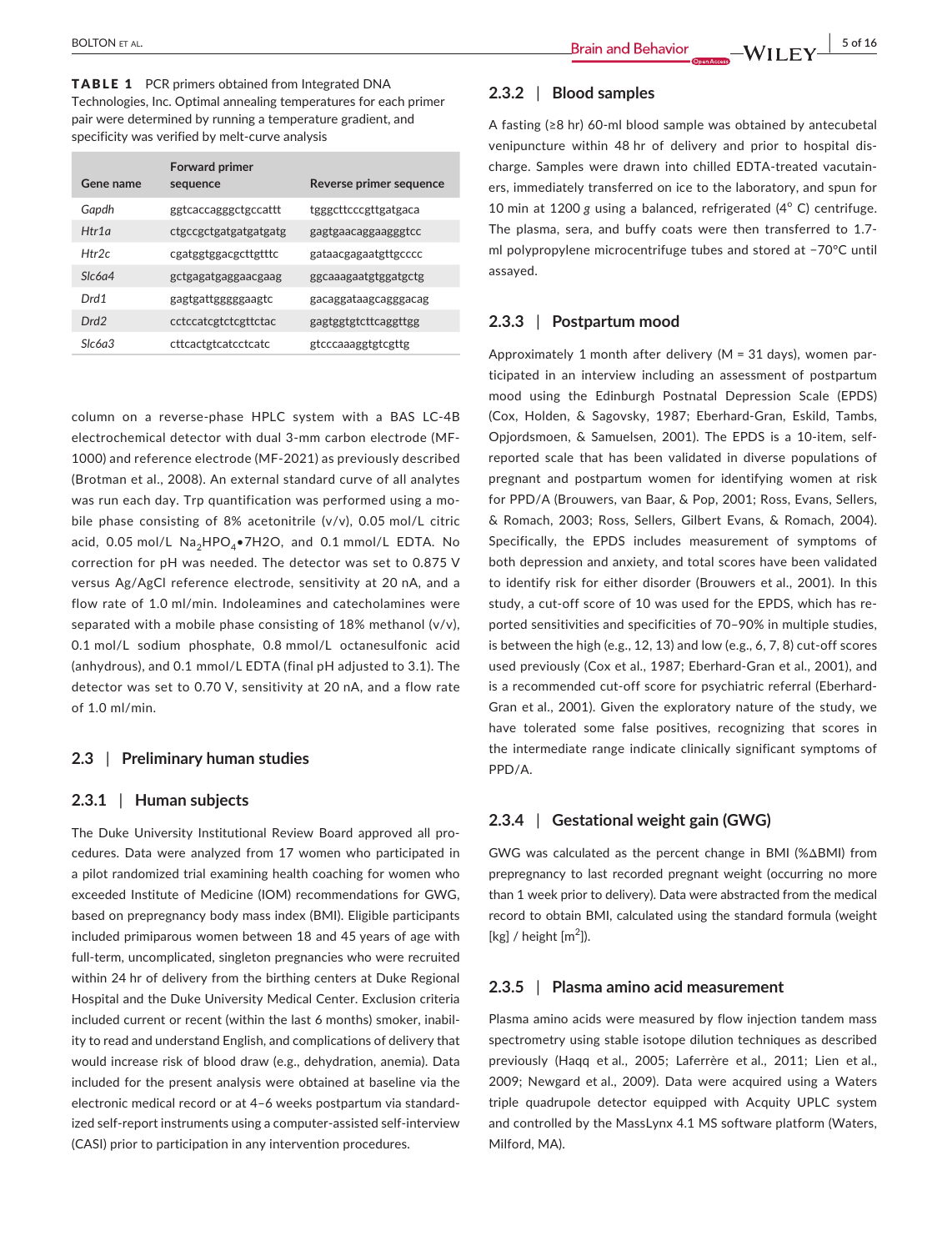#### **2.4** | **Data analysis and statistics**

All data were collected without knowledge of treatment group and analyzed using SPSS statistical software (IBM, Armonk, NY, USA). All animal measures were analyzed using two-way (HFD X BCAA) ANOVAs. If heterogeneous variance was noted between groups, outliers were first identified and removed via Tukey's IQR method. Following significant *F* scores for interactions, post hoc comparisons (Tukey's HSD) were performed to further distinguish among groups, and all differences were considered statistically significant if *p* < .05. Descriptive statistics were calculated for human subjects' age, EPDS scores, and percent change in BMI from prepregnancy to delivery. A simple correlation and coefficient of determination were calculated relating BMI change to EPDS score. Plasma amino acids in human samples were analyzed via nonparametric Wilcoxon rank-sum tests (also known as Mann–Whitney *U* tests), due to the disparity in sample size between the groups.

## **3** | **RESULTS**

## **3.1** | **Diets high in fat and BCAA generate an obese phenotype in female mice**

Both HFD and BCAA animals gained significantly more weight than controls by week 6 on the diet, with a synergistic effect in the HFD/BCAA group [significant HFD X BCAA interaction, *F*(1,185) = 24.39, *p* < .001; post hoc, *p* < .05; Figure 2a]. During this period, HFD and BCAA groups consumed more kilocalories than the control group [significant main effects of HFD, *F*(1,68) = 22.75, *p* < .001; and BCAA, *F*(1,68) = 15.63, *p* < .001; Figure 2b], likely due to the greater



FIGURE 2 Diets high in fat and BCAA generate an obese phenotype in female mice. (a) After 6 weeks on diet but prior to breeding, body weight was increased in both HFD and BCAA groups, with a synergistic effect in HFD/BCAA females. (b) HFD and BCAA groups consumed more kilocalories than controls. (c) HFD/BCAA dams gained more weight than other groups, even after controlling for kilocalories of food consumed. (d) Following parturition, BCAA-supplemented dams lost weight at a slower rate in the postpartum period from P10 to P28. HFD did not affect postpartum weight loss rate, but HFD dams remained significantly heavier than LFD dams. (e) BCAA supplementation, and particularly the combination of HFD and BCAA, resulted in increased fasting blood glucose at P8. For a-c, data are mean ± SEM,  $n = 35-60$  animals/group for weight gain; *n* = 15–21 cages/group for food consumption. For d, data are mean ± SEM, *n* = 8–9 animals/group. For e, data are mean ± SEM, *n* = 8–11animals/group. \**p* < .001 versus all other groups; \*\**p* < .001, HFD versus LFD; ##*p* < .005, BCAA versus Control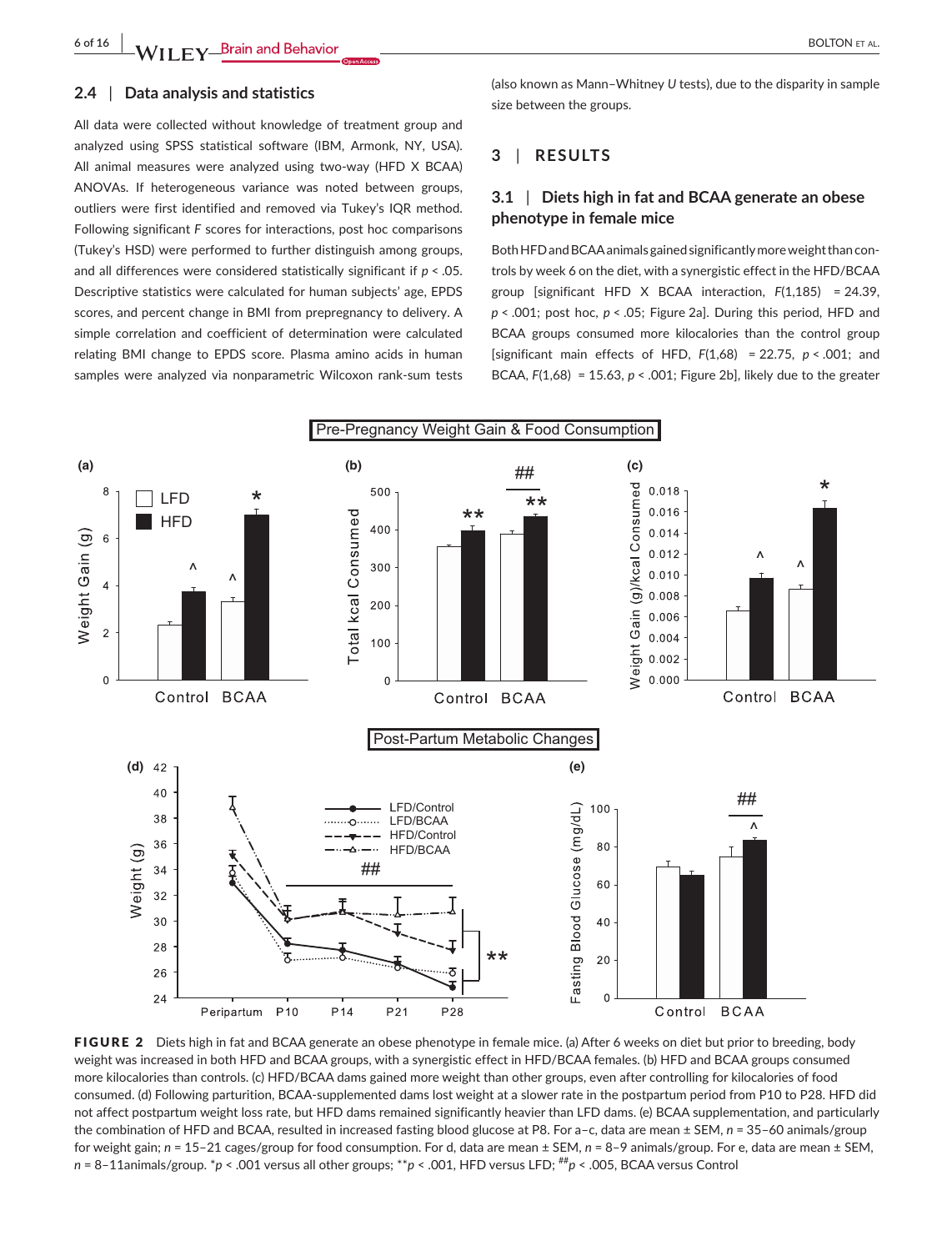palatability and/or energy density of these diets (Coppola et al., 2013). However, HFD/BCAA animals gained significantly more weight per kilocalorie consumed than did all other diet groups over the 6 weeks on diet [significant HFD X BCAA interaction, *F*(1,185) = 16.84, *p* < .001; post hoc, *p* < .05; Figure 2c], suggesting an effect of diet on metabolic regulation, or digestion efficiency/absorption. No difference was observed between diets in percent weight gained or food consumed during pregnancy, and HFD/BCAA animals remained heavier than all other groups (data not shown).

Between the peripartum period and weaning, when maternal body weight typically declines as a consequence of nursing, BCAAsupplemented dams exhibited a markedly slower rate of weight loss compared to other groups [repeated measures ANOVA, significant Time x BCAA interaction, *F*(4,136) = 4.18, *p* < .005; Figure 2d]. HFD did not alter the rate of postpartum weight loss, but HFD dams remained significantly heavier overall due to their higher weight before parturition [between-subjects main effect of HFD, *F*(1,32) = 25.98, *p* < .001]. In addition, BCAA-supplemented dams had significantly elevated fasting blood glucose levels at P8 [significant main effect of BCAA, *F*(1,27) = 14.95, *p* < .001], with HFD/BCAA dams exhibiting the highest levels [significant HFD X BCAA interaction, *F*(1,27) = 4.33, *p* < .05; Figure 2e]. This effect disappeared by P28 (data not shown).

# **3.2** | **BCAA-supplemented diets induce a PPD-like phenotype, and diets high in fat induce anxietylike behavior**

At 8 days postpartum, BCAA dams spent more time immobile in the FST than controls [main effect of BCAA, *F*(1,30) = 14.64, *p* < .005; Figure 3a], an effect which disappeared by the time pups were weaned at P28 (Figure 3b), indicating a depressive-like response during the postpartum period. Furthermore, BCAA dams spent less time exploring the open arms of the EZM specifically at P8 compared to controls [main effect of BCAA, *F*(1,29) = 4.69, *p* < .05; Figure 3d], suggesting increased postpartum anxiety-like behavior as well. Importantly, nonpregnant BCAA animals did not differ from controls (Figure 3c,f), indicating the effects of BCAA on behavior were dependent on pregnancy. An alternative explanation of this data is that pregnancy and parturition decreased anxiety primarily in the LFD/Control dams, as has been previously reported for normal postpartum rodents (Lonstein, 2005), but did not have an anxiolytic effect on the BCAA groups. Neither of these effects can be explained by a BCAA-induced decrease in general locomotor activity (data not shown).

HFD dams exhibited significantly more stretch-attend postures on P28 [significant main effect of HFD, *F*(1,34) = 5.33, *p* < .05; Figure 3e], which is indicative of increased anxiety-like behavior (although time in the open arms at P28 did not differ significantly among groups). In addition, P28 HFD dams spent less time immobile in the FST (Figure 3b), which may also indicate elevated anxiety (Detke, Rickels, & Lucki, 1995; Heisler et al., 1998). Together, these data suggest that HFDinduced anxiety is not restricted to the early postpartum period, as was the case for the BCAA effect.

## **3.3** | **HFD and BCAA dams exhibit altered maternal care behaviors**

During the critical first postnatal week, LFD/BCAA dams had lower nest scores relative to control dams [based on a nest quality score of 0 to 3 performed by observers blind to experimental group; significant HFD X BCAA interaction, *F*(1,62) = 7.05, *p* < .05; post hoc, *p* < .05; Figure 3g]. Moreover, during the light cycle, when dams spend most of their time nursing, LFD/BCAA moms spent a higher percentage of their time nursing their pups in passive, inefficient nursing postures (i.e., blanket and passive nursing, as opposed to arched-back nursing) compared to LFD/Control moms [significant HFD X BCAA interaction, *F*(1,63) = 7.18, *p* < .01; post hoc, *p* < .05; Figure 3h]. These data may be consistent with the postpartum depressive-like phenotype observed in the behavioral tests.

HFD dams spent more time during the dark cycle self-grooming [significant main effect of HFD, *F*(1,63) = 9.83, *p* < .005; Figure 3i]. Given the finding of increased anxiety-like behavior in postpartum HFD dams, it is possible that this excessive self-grooming represents a repetitive, anxious phenotype (Shmelkov et al., 2010; Welch et al., 2007).

Consistent with the observed changes in maternal depression- and anxiety-like behaviors, as well as maternal care behaviors, due to HFD and BCAA, HFD/BCAA dams had fewer pups survive to weaning than all other groups [significant HFD X BCAA interaction, *F*(1,99) = 7.34, *p* < .01; post hoc, *p* < .05; Figure 4b], despite equal litter sizes at birth (Figure 4a), as HFD/BCAA dams tended to neglect or cannibalize their pups in early life. Furthermore, offspring born to BCAA dams were significantly smaller than controls at weaning [litter average weights; significant main effect of BCAA, *F*(1,32) = 56.75, *p* < .001; Figure 4c]. Together, the above results demonstrate an effect of HFD and BCAA on maternal behavior during a critical period of neonatal development.

## **3.4** | **Diets high in fat and BCAA alter postpartum monoamine neurochemistry**

Due to our observation of a PPD-like phenotype in BCAA mothers, we assessed the hippocampus (a limbic region critical for mood regulation) for alterations in monoamine receptors and transporters using qRT-PCR. P8 BCAA dams had significantly decreased serotonin transporter expression [significant main effect of BCAA, *F*(1,30) = 5.71, *p* < .05; Figure 5b], but no significant changes in the expression of two serotonin receptor subtypes (5-HT1a in Figure 5a; 5-HT2c not shown). Dopamine D2 receptor was also significantly decreased [significant main effect of BCAA, *F*(1,30) = 4.26, *p* < .05; Figure 5c], whereas D1 receptor and dopamine transporter did not change (data not shown). In contrast, none of these differences was found in the brains of P28 dams (data not shown), consistent with the behavioral effects.

HFD dams exhibited changes in the opposite direction, that is, a significant increase in both the expression of 5-HTT [significant main effect of HFD, *F*(1,30) = 4.57, *p* < .05; Figure 5b] and of the D2 receptor [significant main effect of HFD, *F*(1,30) = 5.54, *p* < .05; Figure 5c]. P28 HFD dams did not show significant changes in the expression of 5-HTT or D2 receptor (data not shown).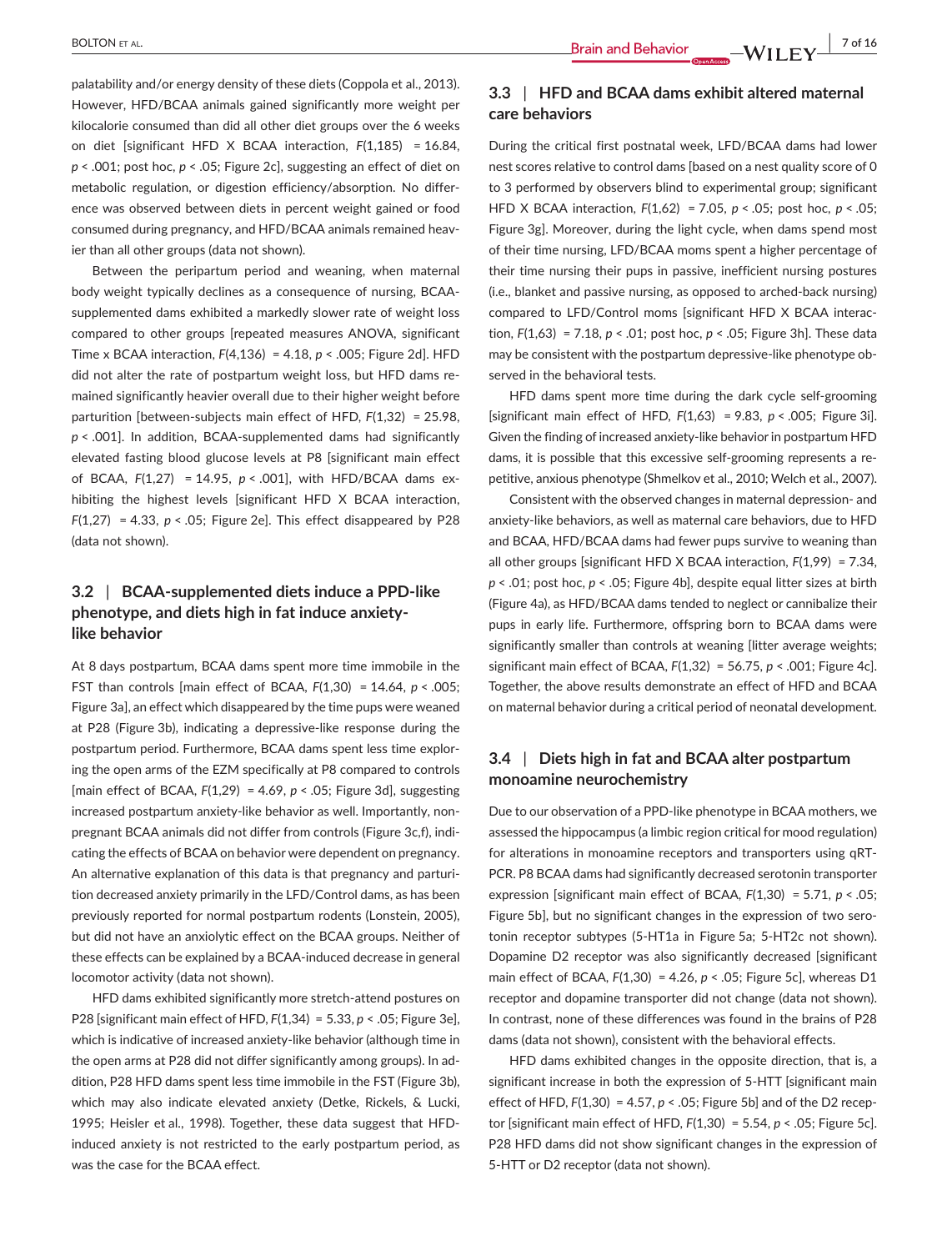

FIGURE 3 BCAA supplementation induces a postpartum depression-like phenotype, and diets high in fat result in postpartum anxiety-like behavior. (a) At P8, BCAA dams were more immobile in the FST than controls. (b) At P28, HFD dams were less immobile than LFD dams. (c) These PPD-like effects were dependent on pregnancy, as nonpregnant females on the diets exhibited no significant differences. (d) At P8, BCAA dams spent less time in the open arms than controls, and HFD dams tended to show a similar pattern. (e) At P28, HFD dams performed more stretch-attend postures in the EZM, which are characteristic of increased anxiety-like behavior, than LFD controls. (f) Nonpregnant females did not exhibit significant differences in anxiety-like behavior due to diet. (g) Postpartum BCAA dams, especially LFD/BCAA dams, had nests of lower quality than controls. (h) LFD/BCAA dams spent more of their total time nursing during the light cycle (when most nursing occurs) in inefficient or passive postures (i.e., blanket and passive nursing as opposed to arched-back nursing). (i) HFD dams spent more time selfgrooming during the dark cycle than LFD controls, which may be indicative of anxiety-like behavior. For a–f, data are mean ± SEM, *n* = 7–10/ group. For g-i, data are mean ± SEM,  $n = 17-20$ /group (note that dams sacrificed at P8 and P28 are combined here). <sup>##</sup>p < .05, BCAA versus Control; \*\**p* < .05, HFD versus LFD; \**p* < .05 versus LFD/Control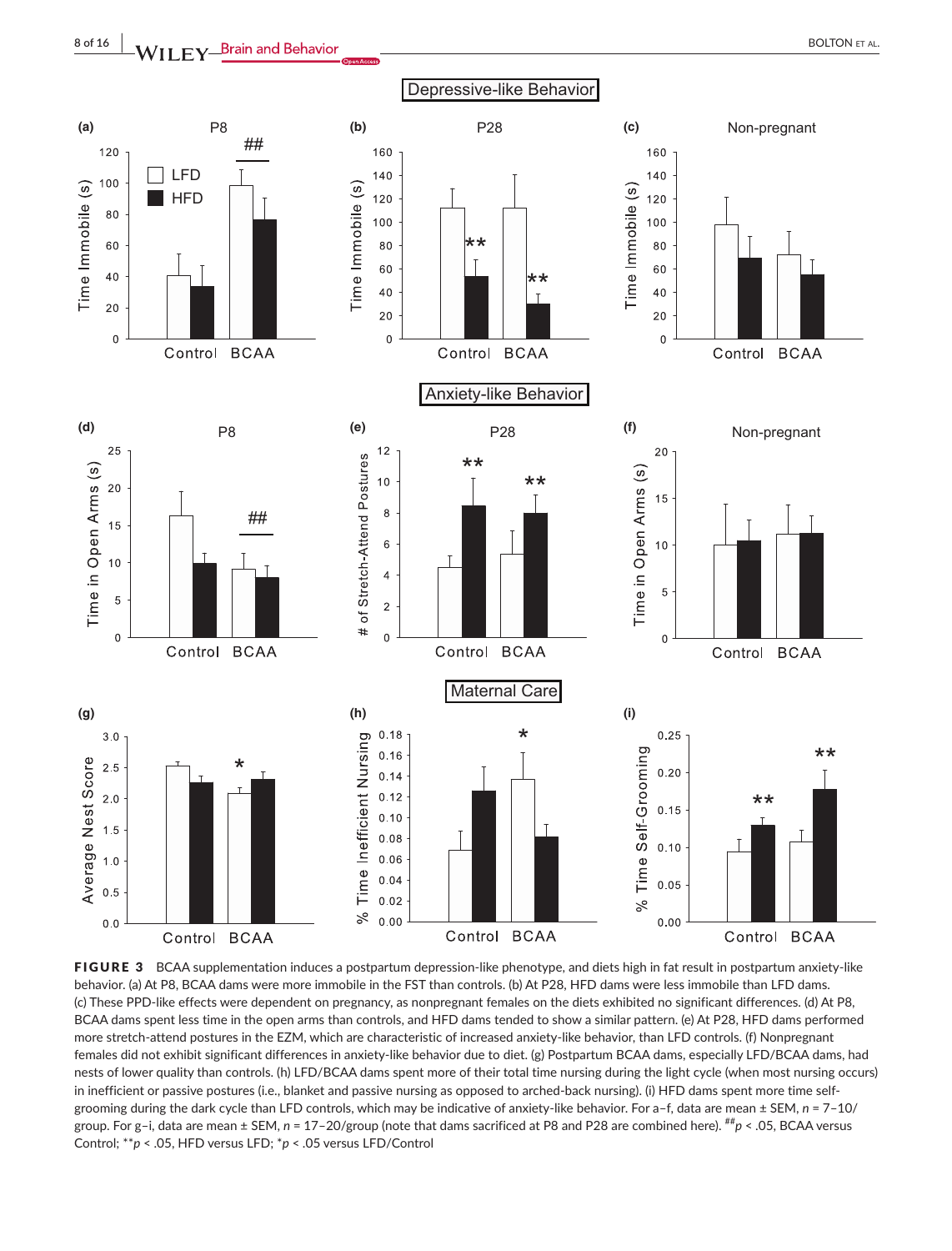

FIGURE 4 (a) Litter size at birth did not differ by perinatal diet. (b) HFD/BCAA dams had fewer pups survive to weaning at P28 than all other diet groups. (c) Offspring of BCAA-supplemented dams were significantly smaller at weaning than offspring of Controls. Offspring of HFD/Control dams, unlike those of HFD/BCAA dams, were significantly larger than offspring of LFD/Control dams at weaning. Data for a and b are mean  $\pm$  SEM, *n* = 19–32 litters/group. Data for c are mean ± SEM, *n* = 8–9 litters/group. \**p* < .05 versus all other groups; ##*p* < .05, BCAA versus Controls

Next, we employed HPLC to probe changes in the levels of monoamine neurotransmitters in the hippocampus of P8 and P28 dams. We found no significant differences in the levels of 5-HT, 5-HIAA (the primary metabolite of serotonin), or the serotonin turnover rate (calculated as 5-HIAA/5-HT), in either P8 (Figure 5d) or P28 dams (data not shown). However, we did discover marked decreases due to BCAA in the levels of dopamine metabolites DOPAC [significant main effect of BCAA,  $F(1,24) = 7.73$ ,  $p < .05$ ] and HVA [significant main effect of BCAA, *F*(1,24) = 13.43, *p* < .005; significant HFD x BCAA interaction, *F*(1,24) = 4.69, *p* < .05, due to greatest decrease in LFD/BCAA, post hoc, *p* < .05] in the hippocampus of P8 dams. Although total DA content did not differ, the dopamine turnover rates (i.e., DOPAC/DA and HVA/ DA), which are a better measure of synaptic dopamine release (Melamed, Hefti, & Wurtman, 1980), were both significantly lower in BCAA dams [DOPAC/DA: significant main effect of BCAA, *F*(1,22) = 13.27, *p* < .005, Figure 5e; HVA/DA: significant main effect of BCAA, *F*(1,22) = 8.38, *p* < .01, Figure 5f]. None of these changes was evident in P28 dams (data not shown), by which time the PPD/A-like phenotype had disappeared.

We also examined the prefrontal cortex, which receives substantial dopaminergic innervation from striatal regions. We found a similar pattern to the hippocampus, such that BCAA induced a significant decrease in the levels of DOPAC [significant main effect of BCAA, *F*(1,27) = 14.24, *p* < .005, Figure 5h] and HVA [significant main effect of BCAA, *F*(1,27) = 15.13, *p* < .005, Figure 5i] in P8 dams, but not P28 dams (data not shown). There were no significant differences in dopamine turnover rates, due to a similar trend for a decrease in DA itself, although this did not reach significance. There were also no significant differences in serotonergic neurochemistry in this region (Figure 5g).

# **3.5** | **Western-type diets and PPD/A are associated with altered metabolomic profiles in both mice and humans**

One long-term goal of this body of research is to identify a circulating biomarker that could aid diagnosis of PPD/A, as well as elucidate its mechanistic underpinnings. Thus, we completed a full metabolomic panel of the circulating amino acids, many of which are precursors for key neurotransmitters, in the plasma of P8 dams. To our surprise, the circulating levels of BCAA were decreased in the BCAA-supplemented dams; specifically, valine was significantly decreased [*F*(1,27) = 6.38, *p* < .05; Figure 6b], whereas leucine/isoleucine did not significantly differ (Figure 6a). Next, we examined the levels of the aromatic amino acids. Tryptophan did not differ in its levels in the hippocampus (Figure 6c) or prefrontal cortex (data not shown), in accordance with the lack of change in serotonin levels. However, tyrosine levels in the plasma were significantly decreased by BCAA [main effect of BCAA, *F*(1,27) = 6.96, *p* < .05; Figure 6d], which is in agreement with the observed decrease in dopamine metabolites and PPD/A-like phenotype. Histidine, an aromatic amino acid and the precursor for histamine, was also significantly decreased by BCAA [*F*(1,27) = 9.06, *p* < .01; Figure 6e].

We next analyzed data from the human cohort to establish preliminary clinical evidence for the relationships among diet, GWG, BCAA concentrations, and PPD/A identified in the animal studies. The sample included 17 primiparous women between 20–36 years of age (M = 29.24;  $SD = 5.04$ ) who gave birth to a healthy, full-term (mean gestational age = 40.1 weeks) infant via cesarean (*N* = 9) or vaginal (*N* = 8) delivery. Prior to pregnancy, mean BMI was 25.99  $(SD = 3.53;$  range =  $21.13-34.28$ ) with six normal-weight women, nine overweight women, and two class I obese women. After pregnancy, mean BMI was 33.72 (SD = 3.27; range = 28.29–38.60), resulting in a mean %ΔBMI of 30.56 (SD = 9.68; range = 12.6–44.1). Mean EPDS scores were 6.76 (SD = 4.69; range 0–18), and using a cut-off score of 10, 23.5% of the sample (*N* = 4) had significant risk for PPD/A.

As it is difficult to control or manipulate diet in humans, we used excess GWG as a proxy for excess caloric intake (Stuebe, Oken, & Gillman, 2009), which we hypothesized to be a risk factor for the development of PPD/A. Accordingly, we analyzed the association between %ΔBMI during pregnancy in our cohort and EPDS scores,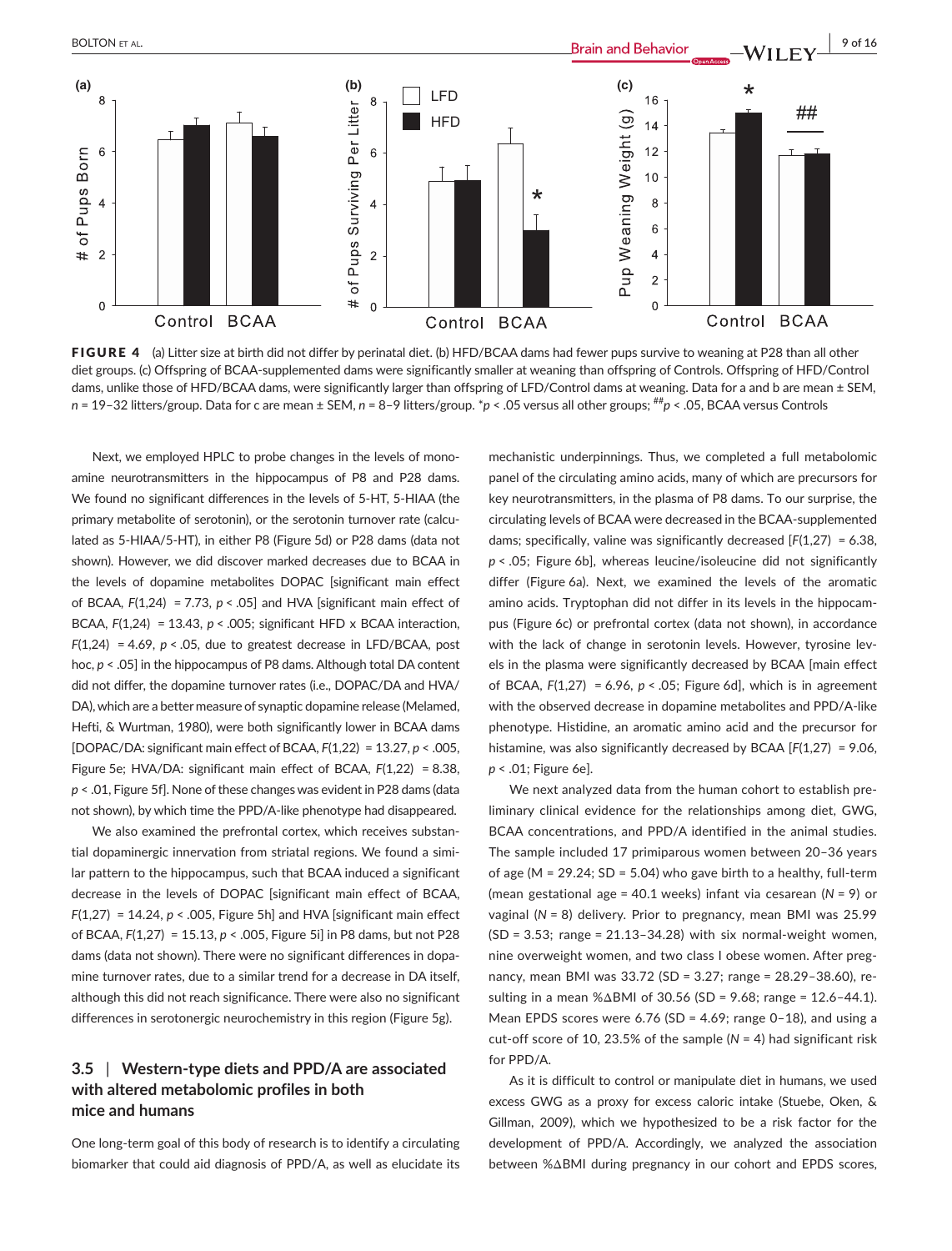

FIGURE 5 Diets high in fat and BCAA alter postpartum monoamine neurochemistry. (a) Expression of *Htr1a*, the gene that encodes the 5-HT1a serotonin receptor, did not change due to diet in the hippocampus of P8 dams. (b) Expression of *Slc6a4*, which encodes the 5-HTT serotonin transporter, was significantly decreased in the hippocampus of P8 BCAA dams, but increased by HFD. (c) Expression of *Drd2*, the gene that encodes the D2 dopamine receptor, was significantly decreased in the hippocampus of BCAA dams, but increased by HFD at P8. (d) HPLC-EC analysis of monoamine neurotransmitter levels in the hippocampus of P8 dams revealed no significant differences due to diet in serotonin turnover rate. (e–f) However, BCAA supplementation induced marked decreases in dopamine turnover rates in the hippocampus at P8, as represented by the DOPAC/DA ratio (e) and HVA/DA ratio (f). (g–i) HPLC-EC analysis of monoamine neurotransmitter levels in the prefrontal cortex of P8 dams revealed no significant differences due to diet in levels of the serotonin metabolite 5-HIAA (g), but marked differences in levels of the dopamine metabolites DOPAC (h) and HVA (i), just as in the hippocampus of P8 dams. Data are mean ± SEM, *n* = 7–11/group.<br><sup>##</sup>*p* < .05, BCAA versus Control; \*\**p* < .05, HFD versus LFD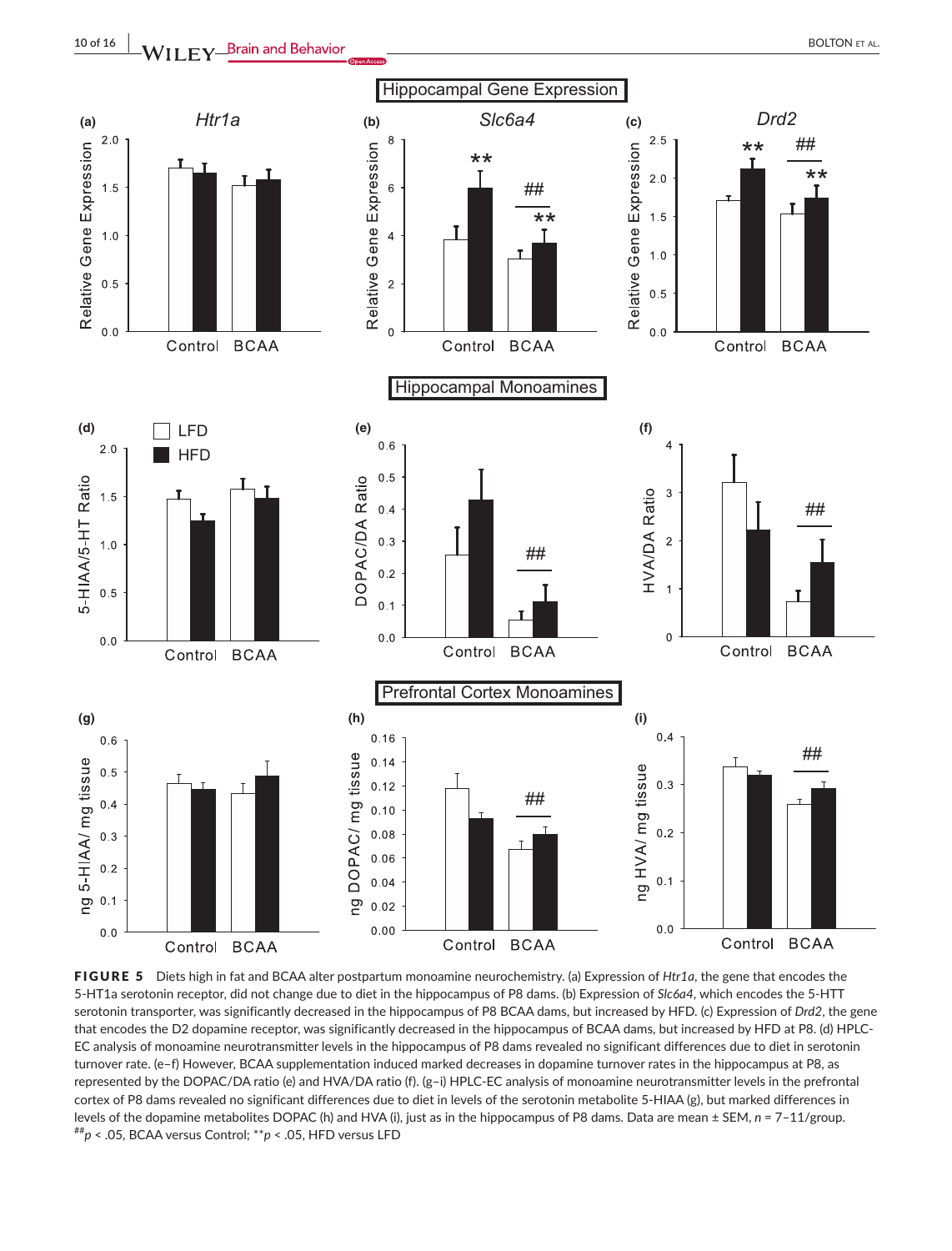and discovered a significant positive correlation [*rs* (19) = 0.54, *p* < .05; Figure 7a]. This correlation has an R<sup>2</sup> of 0.29, meaning that the % $\Delta$ BMI accounts for 29% of the variance in EPDS scores.

Analysis of plasma amino acids showed that of the 15 amino acids measured, changes were observed only in histidine, where mean levels were significantly lower (Wilcoxon *p* = .045) in women with PPD/A risk versus without PPD/A risk (Figure 7b), which is concordant with the findings in mice, as described above.

# **4** | **DISCUSSION**

This study represents the first reported evidence that perinatal consumption of a Western-type diet high in fat and BCAA, and associated excess GWG, may increase the risk for PPD/A, findings that warrant future investigation to validate the relationship among perinatal diet, PPD/A, and associated mechanisms. In mice, consuming a diet high in BCAA induced a depressive-like phenotype that was not observed in nonpregnant females, suggesting PPD risk increases as a function of the interaction between pregnancy and components of the Western diet. This phenomenon is further compounded by the addition of high fat, which we and others have shown induces anxiety-like behavior (Bilbo & Tsang, 2010; Bolton & Bilbo, 2014). Moreover, we report for the first time that this evidence of a relationship between GWG and PPD/A risk identified in mice may extend to humans, although future studies with larger samples sizes should validate these findings. In our study, women who gained more gestational weight as measured by percent change in BMI reported more symptoms of PPD/A. Moreover, we have potentially identified that specific dietary components affect both excess GWG and PPD/A. Should these findings hold true in larger studies, they will have important implications for prenatal care. First, few modifiable risk factors for PPD/A, such as diet, have been established. Second, if dietary components indeed affect GWG and PPD/A, this could lead to modifications in the current standard of



FIGURE 6 Diets high in BCAA and fat alter metabolomics profiles, particularly neurotransmitter precursors, in postpartum dams. (a) BCAAsupplemented dams tended to exhibit decreased circulating levels of leucine/isoleucine at P8. (b) Valine was significantly decreased in the plasma of P8 BCAA dams. (c) Tryptophan levels did not significantly differ by diet in the hippocampus of P8 dams. (d) Tyrosine levels in the plasma were significantly decreased by BCAA supplementation at P8, whereas HFD tended to increase circulating levels of tyrosine. (e) P8 BCAA dams exhibited a significant decrease in circulating histidine levels. Data are mean ± SEM,  $n = 7-8/\text{group.}$  ## $p < .05$ , BCAA versus Control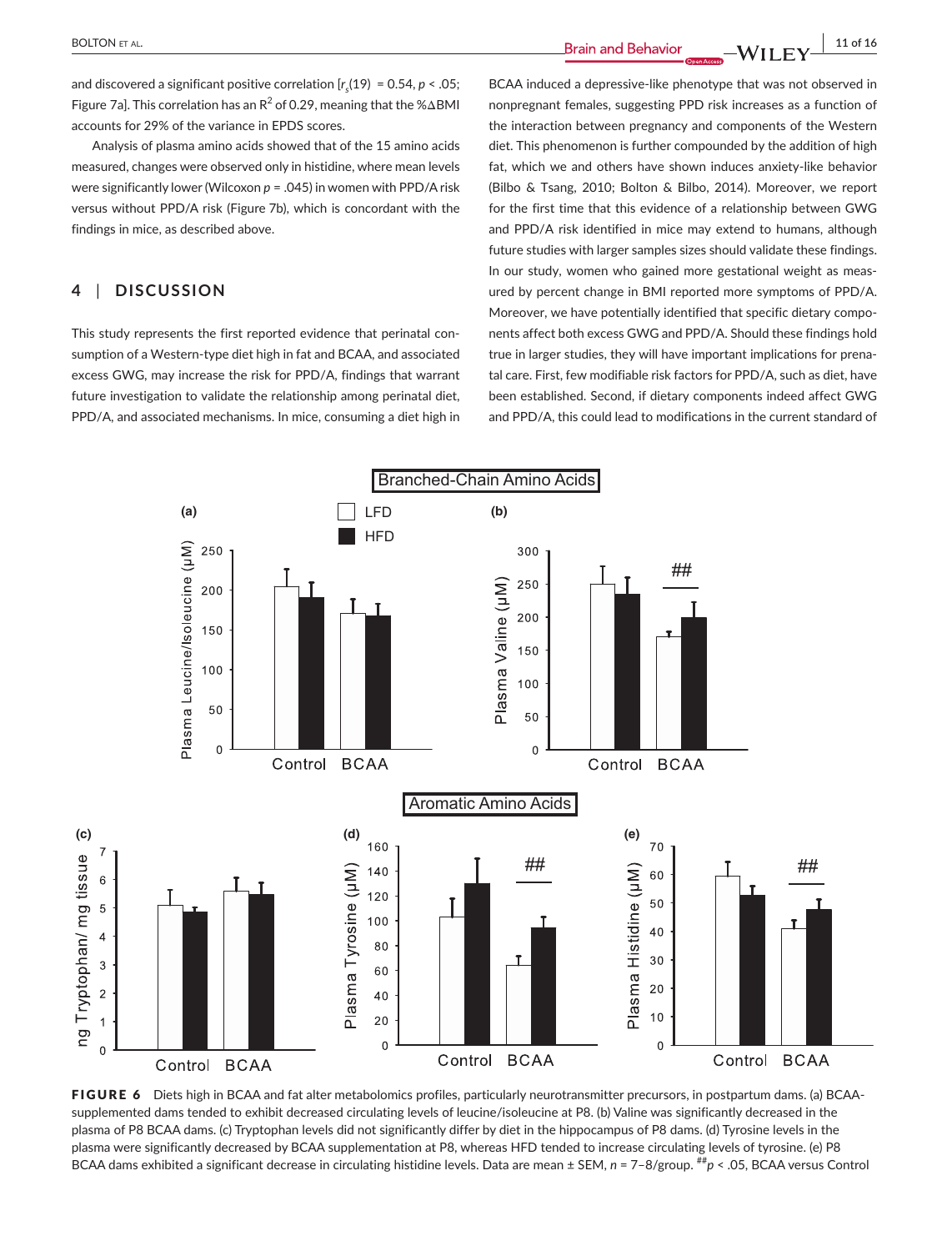12 of 16 **A**<br>**12 of 16 BOLTON ET AL.** 

care for prenatal dietary counseling, especially for women with a previous history of depression, anxiety, or other risk factors that increase the likelihood of developing PPD/A. High-risk women may need to be screened for specific dietary components, such as the proportion of red meats and saturated fats consumed, as well as counseled on how these dietary components and associated caloric intake during pregnancy may increase risk for excess GWG and PPD/A.

This study is also the first to identify a potential amino acid biomarker for PPD/A risk. Plasma metabolomic profiling showed that levels of histidine, an α-amino acid, were significantly lower both in the animals fed BCAA-supplemented diets *and* in the women with PPD/A risk. Histidine is a precursor to histamine, which in the central nervous system modulates food intake as well as regulates other neurotransmitter systems associated with depression, including serotonin, dopamine, and norepinephrine (Hough, 1999; Kano et al., 2004; Nutt, 2008). Tyrosine levels in the animal plasma were also significantly decreased by BCAA. The decreased levels of these two amino acids are concordant with the decreased levels of dopamine metabolites and the PPD/A-like phenotype identified in the mouse dams. These findings suggest a possible mechanism (see Figure 8) whereby perinatal consumption of a diet high in fats and BCAA, typical of a Western diet, affects the generation of the neurotransmitters that regulate mood (e.g., histamine, dopamine). When availability of BCAA increases as a function of normal pregnancy and excess dietary consumption, there is a subsequent decreased uptake of the amino acid precursors to mood-altering neurotransmitters, including histamine, dopamine, and serotonin, via their common transporter, LAT-1, through the blood–brain barrier. Because synthesis of these neurotransmitters is dependent on the availability of their precursor amino acids, increased concentrations of BCAA decrease their production and, thus, increase PPD/A risk.

Contrary to the prediction from our model in Figure 8, we found slightly decreased, or unchanged, levels of circulating BCAA in BCAAsupplemented mouse dams. However, the regulation of circulating BCAA levels is complex, and plasma levels of BCAA are unlikely to be reliable markers of BCAA status (Tom & Nair, 2006). A decrease in plasma BCAA could indicate increased oxidation, decreased protein

breakdown, or increased protein synthesis in the muscle, but this could also indicate that BCAA are being transported across the blood–brain barrier at a higher rate, thus inhibiting the transport of other large neutral amino acids into the brain. We were also surprised to find no clear changes in serotonin levels or metabolites in animals with PPD/A-like behavior. Rather, there were significant changes in dopamine metabolites in the brain, and circulating tyrosine and histidine. However, the etiology of depression is complex, and in recent years, other studies have found roles for dopamine and histamine in depression and anxiety (Raber, 2005; Tye et al., 2013; Zweifel et al., 2011). Research on the maternal brain in humans has also revealed that new mothers exhibit greater activation of the dopaminergic system of the caudate nucleus in response to the body odor of newborns than nulliparous women (Lundström et al., 2013). Although this study did not investigate maternal–infant interactions among women with PPD/A, others have demonstrated that PPD/A involves impaired mother–infant bonding (O'Higgins, Roberts, Glover, & Taylor, 2013; Tietz, Zietlow, & Reck, 2014), which could relate to decreased activation of reward centers in the brain in response to infant cues. Therefore, our findings may represent novel areas for future research to distinguish PPD/A in women from major depression and generalized anxiety disorder that are not associated with pregnancy, parturition, or postpartum status.

It is notable that our model evoked depressive-like and anxietylike behavior and neurochemical changes in the early postpartum period that dissipated by the end of the lactation period. This timedependence lends construct validity to our model, as symptoms of PPD/A in humans typically occur during the first year postpartum (Goodman, 2004; O'hara & Swain, 1996). P28 in mice is after the pups will naturally begin to wean themselves and switch to solid food (~P25), so it is at the end of the lactation period (Curley et al., 2009; Hall & Williams, 1983). It is thus possible that the behavioral and neurochemical changes we observed could be linked to lactation, and specifically, that we identified a susceptibility in the BCAA group that is unmasked by lactation. Future studies should explore this possibility.

In our animal model, the observed changes in maternal mood were also associated with alterations in maternal care, which may have serious consequences for offspring health and development. Indeed,



FIGURE 7 Human studies reveal that gestational weight gain is positively associated with PPD risk, and plasma histidine should be investigated further as a prospective biomarker for PPD. (a) In our cohort of women, % ΔBMI during pregnancy is positively correlated with self-reported depression (EPDS scores), such that % ΔBMI accounts for 29% of the variance in depression scores. (b) Metabolomics analysis of postpartum human plasma identified histidine as the only amino acid that was significantly changed in women with PPD risk, which is in agreement with our animal model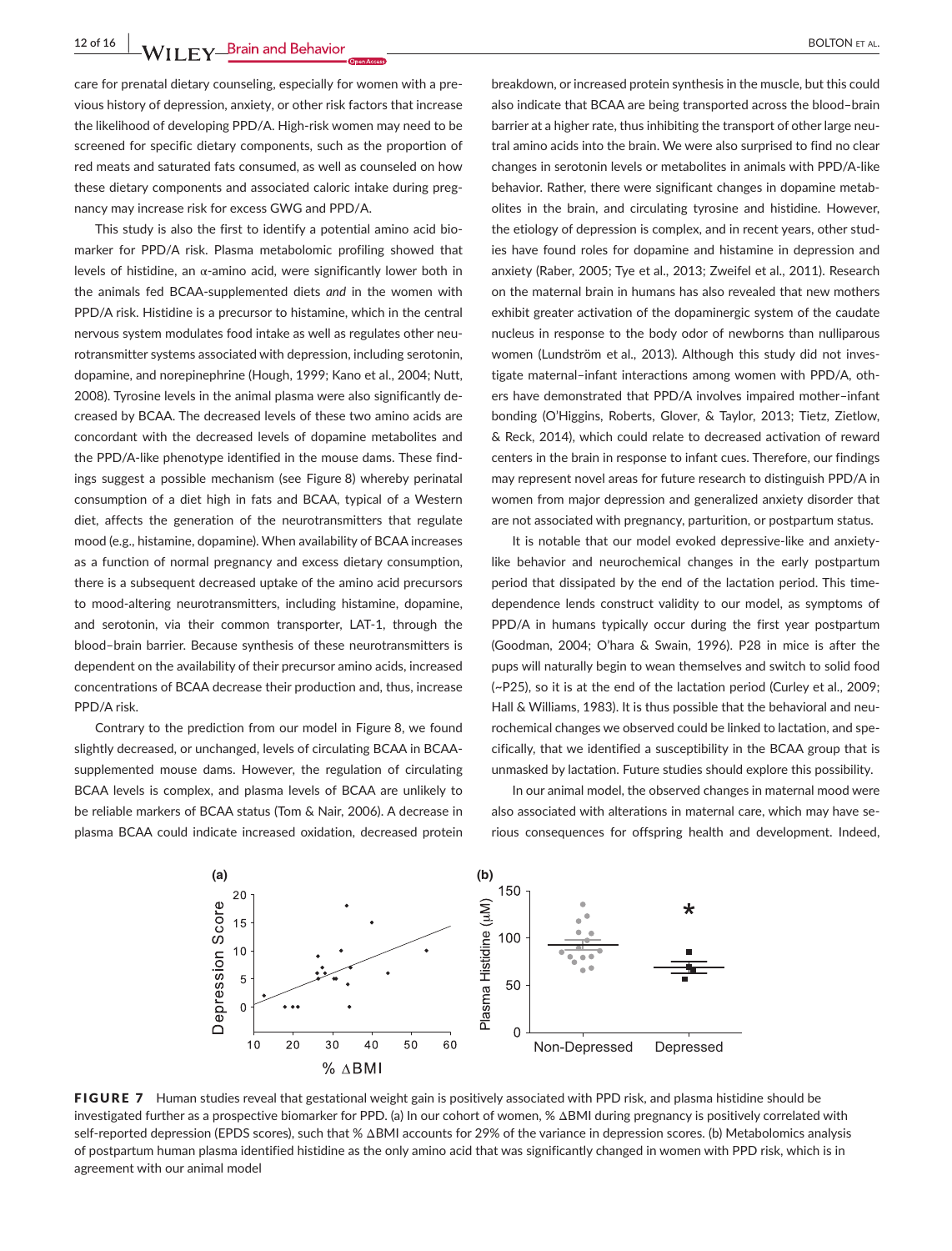FIGURE 8 Proposed mechanism for how perinatal consumption of a Western diet may result in increased postpartum depression risk. BCAA levels increase as a function of normal pregnancy and excess dietary consumption, and compete with the amino acid precursors (e.g., histidine, tyrosine, and tryptophan) to mood-altering neurotransmitters, for transport across the blood–brain barrier via their common transporter, LAT-1, thereby limiting their uptake. Because synthesis of these neurotransmitters, including histamine, dopamine, and serotonin, is dependent on the availability of their precursor amino acids, increased concentrations of BCAA decrease their production and thus, increase PPD risk



PPD/A in humans have been linked to adverse child outcomes, including later cognitive deficits and emotional disturbances (Feldman et al., 2009; Murray & Cooper, 1996; O'CONNOR, Heron, & Glover, 2002), and PPD specifically has been associated with offspring growth retardation and risk for being underweight (Rahman, Iqbal, Bunn, Lovel, & Harrington, 2004). Similarly, we observed that BCAA mothers had smaller pups at weaning. HFD/BCAA dams also had fewer pups survive to weaning, which may be a consequence of poor maternal care and neglect, or may be related to poor health of the pups due to maternal diet, but independent of maternal behavior. Further research is needed to distinguish between these possibilities.

HFD alone in our animal model resulted in multiple indicators of anxiety-like behavior throughout the perinatal period, including more stretch-attend postures in the EZM, excessive self-grooming, and less time immobile in the FST. Less time immobile in the FST indicates increased activity and struggling in response to the stress of the test, in agreement with the observed anxiety-like behaviors in the EZM and maternal care. Similarly, previous studies have noted an association between increased anxiety-like behaviors and decreased time immobile in the FST (Detke et al., 1995; Heisler et al., 1998). It is also possible that HFD may be protective against depressive-like behavior, although future studies are needed to confirm this hypothesis. Excessive self-grooming, observed in HFD dams, is one of the hallmark symptoms in an OCD mouse model, which is also associated with increased anxiety-like behaviors (Shmelkov et al., 2010; Welch et al., 2007). Notably, studies in humans have found that up to one third of women report obsessive-compulsive behaviors in the early postpartum period, often in association with negative maternal mood (Miller, Hoxha, Wisner, & Gossett, 2015).

While the current studies suggest that perinatal dietary intake, and specifically consumption of a Western diet and associated GWG,

increases PPD/A risk, additional studies are needed to validate this relationship and the proposed mechanism of action in humans. Controlled feeding trials in pregnant women allow for the most dietary regulation and may provide the data necessary to validate findings from the current animal models. Additionally, behavioral interventions designed to change dietary components during pregnancy (e.g., reduce proportions of unhealthy fats and BCAA/red meats consumed) should be conducted to determine whether altering these components lowers incidence of PPD/A for women with and without other biobehavioral risk factors for PPD/A. Finally, studies that consider the role of genetic risk for mood disorders and obesity in the development of PPD/A should include metabolomic profiling to determine whether associated metabolite patterns may be used as a biomarker for PPD/A risk.

Findings from this study must be considered in light of several limitations. First, the sample size for the human cohort was small, and findings may not be generalizable to all women with PPD/A risk. Second, animal models, although extremely valuable for translational research in many instances, cannot always translate directly to clinical populations (Seok et al., 2013; Takao & Miyakawa, 2015). The model of a Western diet that we utilized enabled us to study the components of high fat and high BCAA separately and in interaction with each other to address our mechanistic hypothesis, but at the cost of including a high carbohydrate or high sugar component, which has also been implicated in a Western-type diet. Third, we did not have data on prenatal dietary intake or mood among human participants. However, previous studies have shown that excess GWG is associated with total energy consumed prenatally, consumption of fried foods, which are high in both saturated fats and BCAA, and consumption of a Western diet (Stuebe et al., 2009). Moreover, excess GWG was associated with higher EPDS scores, even without consideration of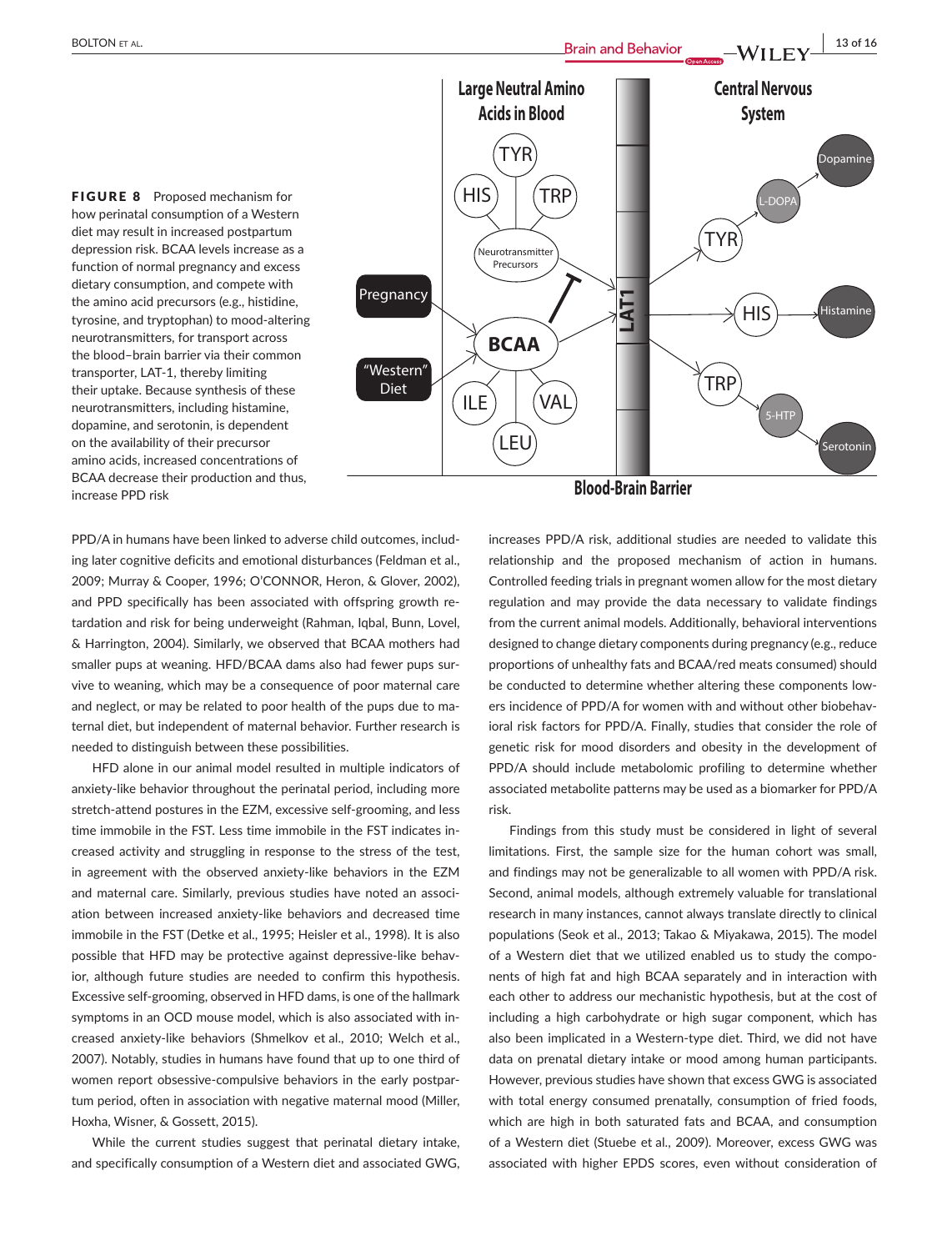**14 of 16 WILEY Brain and Behavior** *COLTON ET AL.* 

dietary patterns. Thus, the relationship of GWG to PPD/A should be investigated further, including determining whether this relationship is stronger among women with depression history and/or prenatal mood disorders.

Despite these limitations, this is the first study to our knowledge to investigate the effects of excess GWG on PPD/A risk using animal and human data. Our findings suggest this is a fertile area that warrants future research, especially given that diet is a modifiable behavior, and relatively low risk to institute during pregnancy if based on principles of sound nutrition.

## **AUTHOR CONTRIBUTIONS**

JLB, CK, GS, SDB, and LAS designed the studies; JLB, MGW, BR, ST, MS, DCB, NYY, OI, SWW, CLS, SDB, and LAS performed the research; CN contributed analytic tools; JLB, CLS, TMO, and LAS analyzed data; and JLB, SDB, and LAS wrote the article.

#### **ACKNOWLEDGMENTS**

The authors would like to acknowledge Brian Antczak, James Bain, Christine Belliveau, Geoffrey Ginsburg, Dominic Le, Danielle Pipher, Mary Peterson, Teji Rakhra-Burris, Elizabeth Reeves, Lucy Schenkman, Barb Walukas, Kristen Weinhold Weaver, and Katie West for technical assistance. JLB was supported by a NSF GRFP award. Funding for this project was provided by Duke University Bass Connections (SDB and LAS), the Duke University School of Nursing (LAS), and the Duke Center for Applied Genomics and Precision Medicine (LAS).

#### **CONFLICT OF INTEREST**

All of the authors reported no biomedical financial interests or potential conflicts of interest.

#### **ORCID**

Leigh Ann Simmons<sup>1</sup> <http://orcid.org/0000-0001-9400-5723>

#### **REFERENCES**

- Ashman, S. B., Dawson, G., & Panagiotides, H. (2008). Trajectories of maternal depression over 7 years: Relations with child psychophysiology and behavior and role of contextual risks. *Development and Psychopathology*, *20*, 55–77.
- Bilbo, S. D., & Tsang, V. (2010). Enduring consequences of maternal obesity for brain inflammation and behavior of offspring. *FASEB Journal*, *24*, 104–115.
- Bolton, J. L., & Bilbo, S. D. (2014). Developmental programming of brain and behavior by perinatal diet: Focus on inflammatory mechanisms. *Dialogues in Clinical Neuroscience*, *16*, 307–320.
- Bradburn, N. M., Frankel, M. R., Baker, R. P., & Pergamit, M. R. (1991). A comparison of computer-assisted personal interviews (CAPI) with paper-and-pencil interviews (PAPI) in the National Longitudinal Survey of Youth.
- Brotman, L. M., Gouley, K. K., Huang, K. Y., Rosenfelt, A., O'Neal, C., Klein, R. G., & Shrout, P. (2008). Preventive intervention for preschoolers at high risk for antisocial behavior: Long-term effects on child physical aggression and parenting practices. *Journal of Clinical Child & Adolescent Psychology*, *37*, 386–396.
- Brouwers, E. P., van Baar, A. L., & Pop, V. J. (2001). Does the Edinburgh postnatal depression scale measure anxiety? *Journal of Psychosomatic Research*, *51*, 659–663.
- Castagné, V., Moser, P., Roux, S., & Porsolt, R. D. (2011). Rodent models of depression: Forced swim and tail suspension behavioral despair tests in rats and mice. *Current Protocols in Neuroscience*, *55*, 11–18.10
- Coppola, A., Wenner, B. R., Ilkayeva, O., Stevens, R. D., Maggioni, M., Slotkin, T. A., … Newgard, C. B. (2013). Branched-chain amino acids alter neurobehavioral function in rats. *American Journal of Physiology. Endocrinology and Metabolism*, *304*, E405–E413.
- Corwin, E. J., & Pajer, K. (2008). The psychoneuroimmunology of postpartum depression. *Journal of Women's Health*, *17*, 1529–1534.
- Cox, J., Holden, J., & Sagovsky, R. (1987). Detection of postnatal depression. Development of the 10-item Edinburgh postnatal depression scale. *The British Journal of Psychiatry*, *150*, 782.
- Curley, J. P., Jordan, E. R., Swaney, W. T., Izraelit, A., Kammel, S., & Champagne, F. A. (2009). The meaning of weaning: Influence of the weaning period on behavioral development in mice. *Developmental Neuroscience*, *31*, 318–331.
- Dawson, G., Ashman, S. B., Panagiotides, H., Hessl, D., Self, J., Yamada, E., & Embry, L. (2003). Preschool outcomes of children of depressed mothers: Role of maternal behavior, contextual risk, and children's brain activity. *Child Development*, *74*(4), 1158–1175.
- Deecher, D., Andree, T. H., Sloan, D., & Schechter, L. E. (2008). From menarche to menopause: Exploring the underlying biology of depression in women experiencing hormonal changes. *Psychoneuroendocrinology*, *33*, 3–17.
- Detke, M. J., Rickels, M., & Lucki, I. (1995). Active behaviors in the rat forced swimming test differentially produced by serotonergic and noradrenergic antidepressants. *Psychopharmacology (Berl.)*, *121*, 66–72.
- Eaton, W., Armenian, H., Gallo, J., Pratt, L., & Ford, D. (1996). Depression and risk for onset of type II diabetes. A prospective population-based study. *Diabetes Care*, *19*, 1097.
- Eberhard-Gran, M., Eskild, A., Tambs, K., Opjordsmoen, S., & Samuelsen, S. O. (2001). Review of validation studies of the Edinburgh Postnatal Depression Scale. *Acta Psychiatrica Scand*, *104*, 243–249.
- Elgar, F. J., McGrath, P. J., Waschbusch, D. A., Stewart, S. H., & Curtis, L. J. (2004). Mutual influences on maternal depression and child adjustment problems. *Clinical Psychology Review*, *24*, 441–459.
- Englund-Ogge, L., Brantsaeter, A. L., Sengpiel, V., Haugen, M., Birgisdottir, B. E., Myhre, R., … Jacobsson, B. (2014). Maternal dietary patterns and preterm delivery: Results from large prospective cohort study. *BMJ*, *348*, g1446.
- Fairbrother, N., Janssen, P., Antony, M. M., Tucker, E., & Young, A. H. (2016). Perinatal anxiety disorder prevalence and incidence. *Journal of Affective Disorders*, *200*, 148–155.
- Falah-Hassani, K., Shiri, R., & Dennis, C. (2016). Prevalence and risk factors for comorbid postpartum depressive symptomatology and anxiety. *Journal of Affective Disorders*, *198*, 142–147.
- Feldman, R., Granat, A., Pariente, C., Kanety, H., Kuint, J., & Gilboa-Schechtman, E. (2009). Maternal depression and anxiety across the postpartum year and infant social engagement, fear regulation, and stress reactivity. *Journal of the American Academy of Child & Adolescent Psychiatry*, *48*, 919–927.
- Fernstrom, J. D. (2005). Branched-chain amino acids and brain function. *Journal of Nutrition*, *135*, 1539S.
- Gavin, N. I., Gaynes, B. N., Lohr, K. N., Meltzer-Brody, S., Gartlehner, G., & Swinson, T. (2005). Perinatal depression: A systematic review of prevalence and incidence. *Obstetrics & Gynecology*, *106*, 1071.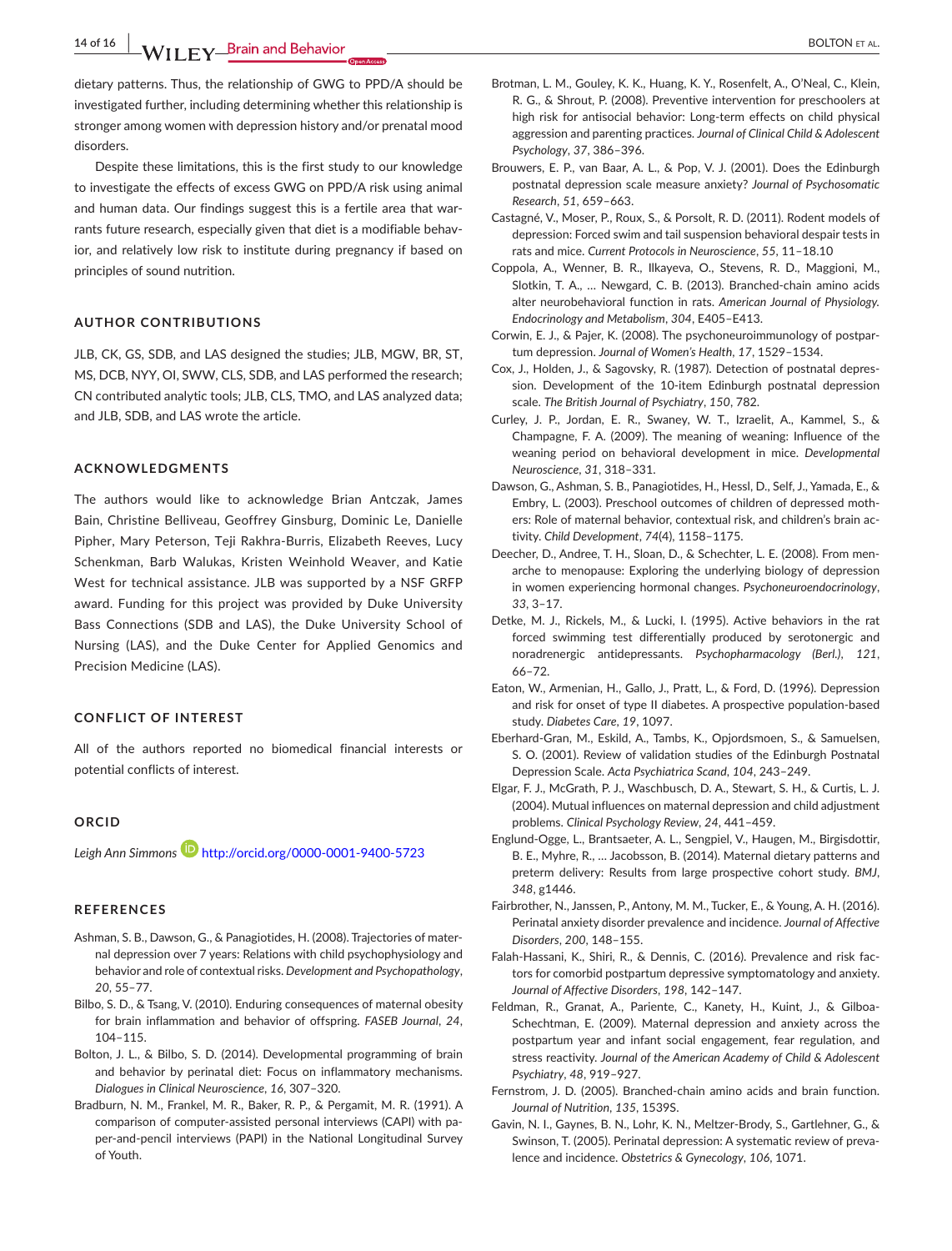**|** BOLTON et al. **15 of 16**

- Goodman, J. H. (2004). Paternal postpartum depression, its relationship to maternal postpartum depression, and implications for family health. *Journal of Advanced Nursing*, *45*, 26–35.
- Goodman, S. H., & Brand, S. R. (2008). Parental psychopathology and its relation to child psychopathology. In M. Hersen, & A. M. Gross (Eds.), *Handbook of clinical psychology, Vol. 2: Children and adolescents* (pp. 937–965). Hoboken, NJ: Wiley & Sons.
- Goodman, S. H., & Tully, E. (2007). Children of depressed mothers. Handbook of depression in children and adolescents, 415.
- Gould, T. D., Dao, D. T., & Kovacsics, C. E. (2009). The open field test. Mood and anxiety related phenotypes in mice: Characterization using behavioral tests, 1-20.
- Hall, W. G., & Williams, C. L. (1983). Suckling isn't feeding, or is it? A search for developmental continuities. *Advances in the Study of Behavior*, *13*, 219–254.
- Haqq, A. M., Lien, L. F., Boan, J., Arlotto, M., Slentz, C. A., Muehlbauer, M. J., … Bain, J. R. (2005). The Study of the Effects of Diet on Metabolism and Nutrition (STEDMAN) weight loss project: Rationale and design. *Contemporary Clinical Trials*, *26*, 616–625.
- Harper, A., Miller, R., & Block, K. (1984). Branched-chain amino acid metabolism. *Annual Review of Nutrition*, *4*, 409–454.
- Heisler, L. K., Chu, H. M., Brennan,T. J., Danao, J.A., Bajwa, P., Parsons, L. H., & Tecott, L. H. (1998). Elevated anxiety and antidepressant-like responses in serotonin 5-HT1A receptor mutant mice. *Proceedings of the National Academy of Sciences of the United States of America*, *95*, 15049–15054.
- Hough, L. B. (1999). *Histamine Actions in the Central Nervous System. Basic neurochemistry: Molecular, cellular and medical aspects*, 6th edn. Philadelphia: Lippincott-Raven.
- Jolley, S. N., Elmore, S., Barnard, K. E., & Carr, D. B. (2007). Dysregulation of the hypothalamic-pituitary-adrenal axis in postpartum depression. *Biological Research for Nursing*, *8*, 210–222.
- Jolly, M., Bertie, J., Gray, R., Bannister, P., Venkatesan, S., Johnston, D., & Robinson, S. (2004). Increased leucine turnover in women during the third trimester of uncomplicated pregnancy\* 1. *Metabolism, Clinical and Experimental*, *53*, 545–549.
- Joynt, K. E., Whellan, D. J., & O'Connor, C. M. (2003). Depression and cardiovascular disease: Mechanisms of interaction. *Biological Psychiatry*, *54*, 248–261.
- Kalhan, S. C. (2000). Protein metabolism in pregnancy. *American Journal of Clinical Nutrition*, *71*, 1249S.
- Kalhan, S. C., & Parimi, P. S. (2006). Transamination of leucine and nitrogen accretion in human pregnancy and the newborn infant. *Journal of Nutrition*, *136*, 281S.
- Kalhan, S. C., Rossi, K. Q., Gruca, L. L., Super, D. M., & Savin, S. M. (1998). Relation between transamination of branched-chain amino acids and urea synthesis: Evidence from human pregnancy. *American Journal of Physiology- Endocrinology And Metabolism*, *275*, E423.
- Kano, M., Fukudo, S., Tashiro, A., Utsumi, A., Tamura, D., Itoh, M., … Funaki, Y. (2004). Decreased histamine H1 receptor binding in the brain of depressed patients. *European Journal of Neuroscience*, *20*, 803–810.
- Laferrère, B., Reilly, D., Arias, S., Swerdlow, N., Gorroochurn, P., Bawa, B., … Wenner, B. R. (2011). Differential metabolic impact of gastric bypass surgery versus dietary intervention in obese diabetic subjects despite identical weight loss. *Science Translational Medicine*, *3*, 80re2.
- Lien, L. F., Haqq, A. M., Arlotto, M., Slentz, C. A., Muehlbauer, M. J., McMahon, R. L., … Ilkayeva, O. (2009). The STEDMAN Project: Biophysical, biochemical and metabolic effects of a behavioral weight loss intervention during weight loss, maintenance, and regain. *OMICS A Journal of Integrative Biology*, *13*, 21–35.
- Livak, K., & Schmittgen, T. D. (2001). Analysis of relative gene expression data using real-time quantitative PCR and the 2<sup>−</sup>ΔΔ<sup>C</sup> T method. *Methods*, *25*, 402–408.
- Lonstein, J. (2005). Reduced anxiety in postpartum rats requires recent physical interactions with pups, but is independent of suckling and peripheral sources of hormones. *Hormones and Behavior*, *47*, 241–255.
- Lonstein, J., Maguire, J., Meinlschmidt, G., & Neumann, I. (2014). Emotion and mood adaptations in the peripartum female: Complementary contributions of GABA and oxytocin. *Journal of Neuroendocrinology*, *26*, 649–664.
- Löwe, B., Kroenke, K., Herzog, W., & Gräfe, K. (2004). Measuring depression outcome with a brief self-report instrument: Sensitivity to change of the Patient Health Questionnaire (PHQ-9). *Journal of Affective Disorders*, *81*, 61–66.
- Lundström, J. N., Mathe, A., Schaal, B., Frasnelli, J., Nitzsche, K., Gerber, J., & Hummel, T. (2013). Maternal status regulates cortical responses to the body odor of newborns. *Frontiers in Psychology*, *4*, 597.
- Lundy, B., & Field Jeffrey, T. (1996). Newborns of mothers with depressive symptoms are less expressive\* 1. *Infant Behavior and Development*, *19*, 419–424.
- Maes, M., Ombelet, W., Verkerk, R., Bosmans, E., & Scharpe, S. (2001). Effects of pregnancy and delivery on the availability of plasma tryptophan to the brain: Relationships to delivery-induced immune activation and early post-partum anxiety and depression. *Psychological Medicine*, *31*, 847–858.
- Maes, M.,Verkerk, R., Bonaccorso, S., Ombelet, W., Bosmans, E., & Scharpé, S. (2002). Depressive and anxiety symptoms in the early puerperium are related to increased degradation of tryptophan into kynurenine, a phenomenon which is related to immune activation. *Life Sciences*, *71*, 1837–1848.
- Marchand, J. F., & Hock, E. (1998). The relation of problem behaviors in preschool children to depressive symptoms in mothers and fathers. *Journal of Genetic Psychology*, *159*, 353–366.
- Melamed, E., Hefti, F., & Wurtman, R. J. (1980). Tyrosine administration increases striatal dopamine release in rats with partial nigrostriatal lesions. *Proceedings of the National Academy of Sciences of the United States of America*, *77*, 4305–4309.
- Miller, E. S., Hoxha, D., Wisner, K. L., & Gossett, D. R. (2015). The impact of perinatal depression on the evolution of anxiety and obsessivecompulsive symptoms. *Archives of Women's Mental Health*, *18*, 457–461.
- Murray, L., & Cooper, P. J. (1996). The impact of postpartum depression on child development. *International Review of Psychiatry*, *8*, 55–63.
- Musselman, D. L., Evans, D. L., & Nemeroff, C. B. (1998). The relationship of depression to cardiovascular Disease: Epidemiology, biology, and treatment. *Archives of General Psychiatry*, *55*, 580–592.
- Navarro, P., Ascaso, C., Garcia-Esteve, L., Aguado, J., Torres, A., & Martín-Santos, R. (2007). Postnatal psychiatric morbidity: A validation study of the GHQ-12 and the EPDS as screening tools. *General Hospital Psychiatry*, *29*, 1–7.
- Newgard, C. B., An, J., Bain, J. R., Muehlbauer, M. J., Stevens, R. D., Lien, L. F., … Slentz, C. A. (2009). A branched-chain amino acid-related metabolic signature that differentiates obese and lean humans and contributes to insulin resistance. *Cell Metabolism*, *9*, 311–326.
- Norhayati, M., Hazlina, N. N.,Asrenee,A., & Emilin,W.W. (2015). Magnitude and risk factors for postpartum symptoms: A literature review. *Journal of Affective Disorders*, *175*, 34–52.
- Nutt, D. J. (2001). Neurobiological mechanisms in generalized anxiety disorder. *Journal of Clinical Psychiatry*, *62*(Suppl 11), 22–27. discussion 28
- Nutt, D. J. (2008). Relationship of neurotransmitters to the symptoms of major depressive disorder. *Journal of Clinical Psychiatry*, *69*(Suppl E1),  $4 - 7$ .
- O'CONNOR, T. G., Heron, J., Glover, V., & Alspac Study Team (2002). Antenatal anxiety predicts child behavioral/emotional problems independently of postnatal depression. *Journal of the American Academy of Child & Adolescent Psychiatry*, *41*, 1470–1477.
- O'Hara, M. W., & McCabe, J. E. (2013). Postpartum depression: Current status and future directions. *Annual Review of Clinical Psychology*, *9*, 379–407.